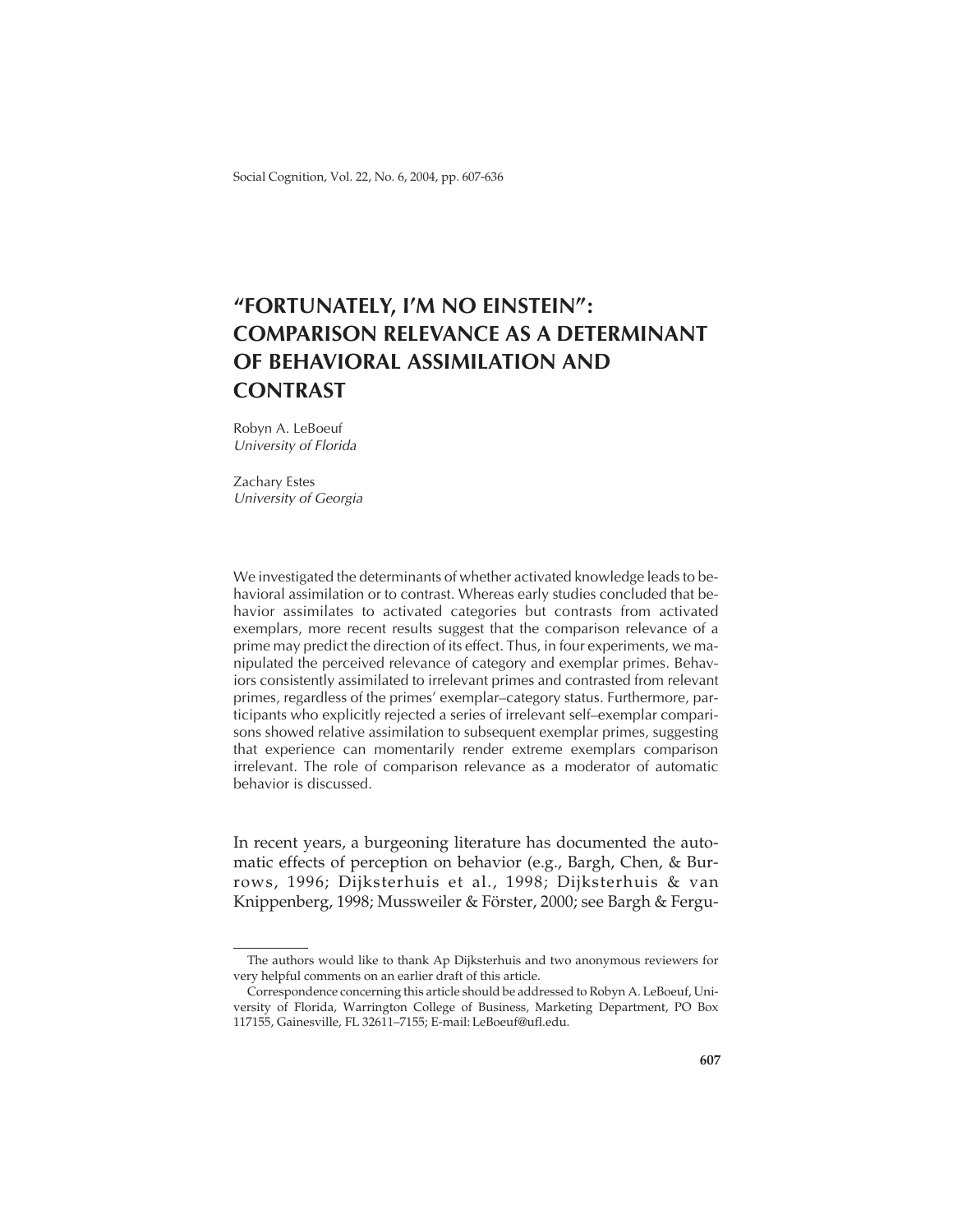son, 2000; Dijksterhuis & Bargh, 2001, for reviews). Strikingly, these findings show an unconscious influence of activated knowledge on all manner of responses, from basic functions such as walking speed (Bargh et al., 1996; Dijksterhuis et al., 1998) to seemingly higher level functions such as performance on general–knowledge tests (Dijksterhuis et al., 1998) and the ability to learn new information (Haddock, Macrae, & Fleck, 2002).

In a highly influential article, Dijksterhuis et al. (1998) attempted to organize the myriad findings, demonstrating quite compellingly that behavior assimilates to activated abstract categories (e.g., professors) but contrasts from activated concrete exemplars (e.g., Einstein). Although this principle aptly characterizes their results and the results of others (e.g., Haddock et al., 2002, Experiment 1; Nelson & Norton, in press; Stapel & Koomen, 2000, Experiment 2), these authors and others in the field have recently begun to recognize that the category–exemplar distinction is neither necessary nor sufficient to predict the occurrence of assimilation versus contrast (Dijksterhuis, Spears, & Lépinasse, 2001; Haddock et al., 2002, Experiment 2; Schubert & Häfner, 2003; Stapel & Koomen, 2001). In this article, we propose that the category–exemplar findings can be accommodated within a comparison–relevance framework, whereby the degree to which activated knowledge is seen as an appropriate standard for self–comparison (e.g., Stapel, Koomen, & van der Pligt, 1997) determines the influence such knowledge will have on behavior. We further use the comparison–relevance framework to make novel predictions about the direction of automatic behavior effects.

### **THE JUDGMENT–BEHAVIOR LINK**

Research on the influence of knowledge activation, or priming, on behavior has traditionally been inspired by research on the influence of priming on judgment. Early research on priming and judgment suggested that activating certain traits for participants increased the likelihood that participants' subsequent judgments would assimilate to those activated traits (Higgins, Rholes, & Jones, 1977). For example, participants primed with the construct "adventurous" were more likely to then interpret a risk–taking target's behavior as adventurous, and to evaluate the target more positively, than were those primed with "reckless." Priming of a construct seemingly acts via spreading activation to heighten the accessibility of related knowledge. This heightened accessibility creates a temporary prime–re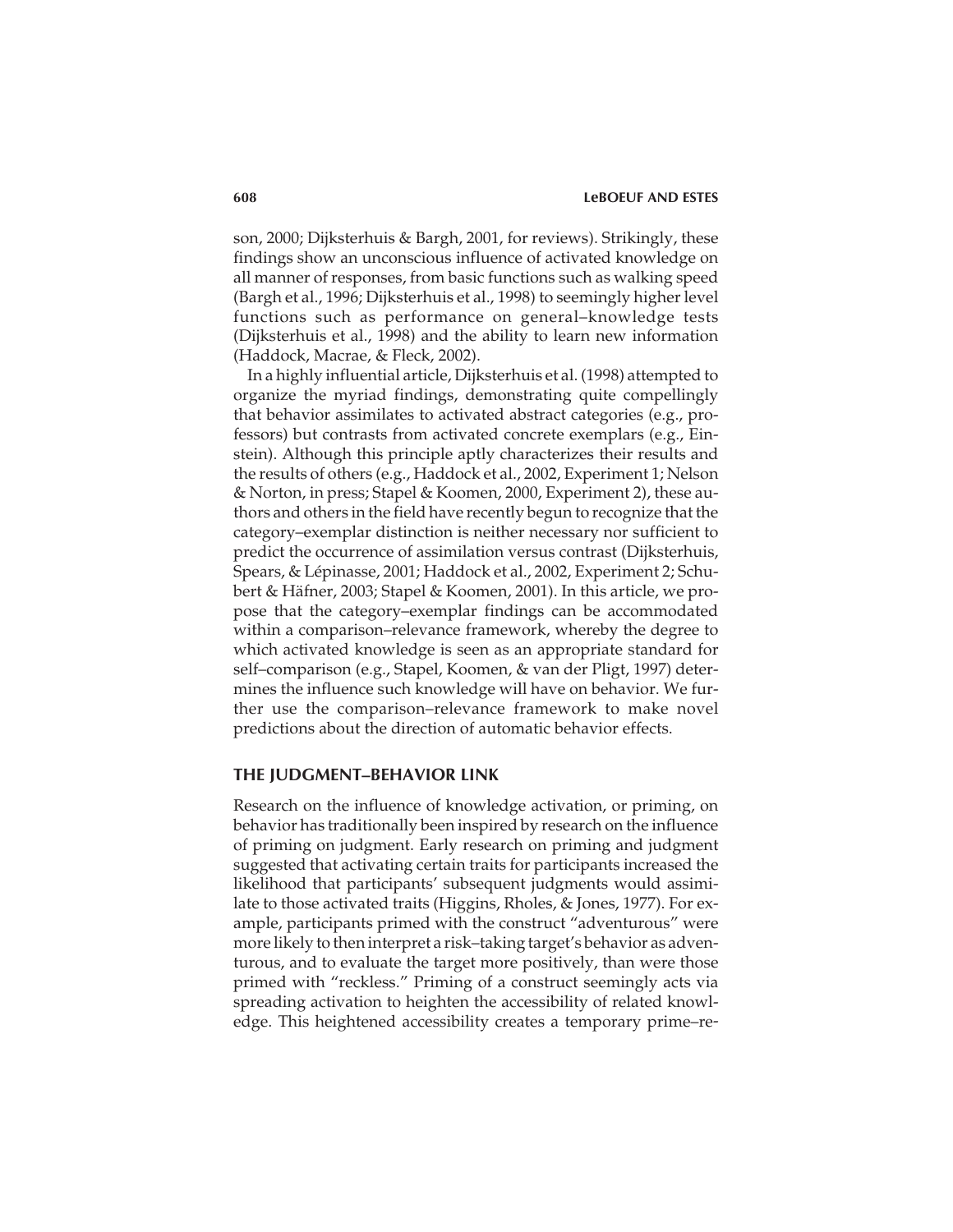lated interpretive frame, such that subsequent information is perceived through that frame and judged in line with the activated construct (Higgins, 1996).

Bargh et al. (1996) hypothesized that the mental representations activated by a prime might also include the behavioral representations associated with the prime; he and his colleagues thus hypothesized that priming effects may extend beyond judgment to behavior (cf. Dijksterhuis & Bargh, 2001). Indeed, this hypothesis was supported by several experiments in which *behaviors* assimilated to activated traits and stereotypes. For example, participants primed with the trait "rude" interrupted an inattentive experimenter more quickly than did those primed with "polite," and those primed with thoughts of the elderly unwittingly walked more slowly than did those in a control group (Bargh et al., 1996; cf. Kawakami, Young, & Dovidio, 2002). Thus, behavior as well as judgment may assimilate to activated knowledge.

Accessible knowledge does not always yield assimilative judgment, however; judgments often contrast from extreme exemplar primes. For example, participants primed with an exemplar of hostility (e.g., Hitler) judged targets to be *less* hostile than they would have otherwise been judged (Herr, 1986). An exemplar prime, in addition to activating prime–congruent constructs (e.g., hostility), often serves as a comparison standard against which subsequent targets are evaluated. Most targets seem fairly moderate relative to most extreme exemplars; consequently, the implicit prime–target comparisons that follow from exemplar priming lead judgments about the targets to contrast away from the primes (Herr, 1986; see Higgins, 1996, and Dijksterhuis et al., 1998, for more extensive reviews).

Extending this research, Dijksterhuis et al. (1998) investigated whether, like judgments, behaviors automatically assimilate to traits and stereotypes (as instantiated by category labels) but contrast from exemplars. In one experiment, prior to taking a trivia test, participants were asked to list features of either a category associated with intelligence ("a professor"), an exemplar of that category ("Albert Einstein"), a category associated with a lack of intelligence ("a supermodel"), or an exemplar of that category ("Claudia Schiffer"). Although the category primes caused assimilation (higher test scores after *professor* than *supermodel*), the exemplar primes produced contrast (higher scores after *Schiffer* than *Einstein*). Also, within a priming direction (e.g., intelligent), the exemplar yielded relative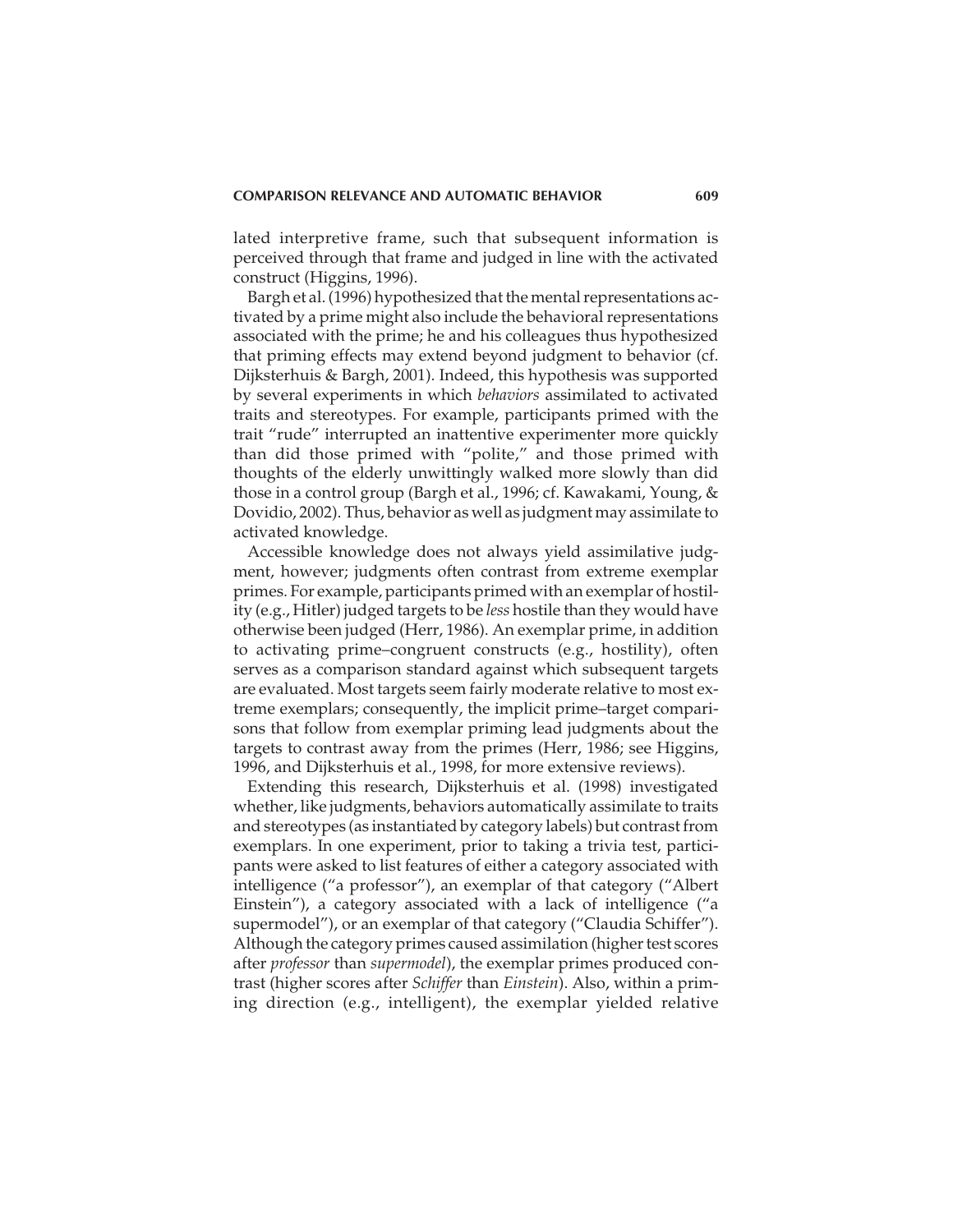contrast, and the category provoked relative assimilation (e.g., lower scores after *Einstein* than *professor*).

Dijksterhuis et al. (1998) conducted a further experiment that showed an elevated association between stupidity–related words and the self after *Einstein*, but not after *professor*. This finding suggests that contrast from the exemplar may have resulted from automatic self–exemplar comparisons; the equivalent automatic self–category comparisons may not have arisen (Dijksterhuis et al., 1998). The authors concluded that activated exemplars serve as a comparison standard against which self–perceptions and behaviors are automatically contrasted, but that activated traits and categories, $<sup>1</sup>$  not invoking such comparisons, serve as an interpretive</sup> frame to which self–perceptions and behaviors are assimilated. Others have replicated this pattern of results using a quite varied set of exemplars, categories, and dependent measures (Haddock et al., 2002, Experiment 1; Nelson & Norton, in press; Stapel & Koomen, 2000, Experiment 2).

# **COMPARISON RELEVANCE**

One should not conclude from this prior research, and Dijksterhuis et al. (1998) do not contend, that behavior will *always* contrast from activated exemplars while assimilating to activated traits and categories. In fact, a particularly central moderator of the direction of a prime's influence appears to be its relevance as a comparison standard, and the effects of comparison relevance may override any effects of a prime being an exemplar or a category. Notably, in judgment, only exemplars that are perceived as *relevant* comparison standards lead to contrast. Early psychophysical studies initially established this principle; for example, participants asked to judge the heaviness of various target weights contrasted those judgments from heavy "anchor" weights, but judgments of the targets were unaffected by equally heavy anchor weights when the anchors were shaped differently and referred to as "trays" (Brown, 1953). Labeling and shaping certain weights as trays seemed to prevent those

<sup>1.</sup> Note that the terminology in prior articles is somewhat mixed, with some using the term "stereotype" (e.g., Dijksterhuis et al., 1998) to refer to what is activated when a construct such as *professor*is primed, but others using the term "category" (e.g., Haddock et al., 2002). We use the latter term in this article because "category" more clearly corresponds to what participants are presented with (e.g., the category name) in these studies.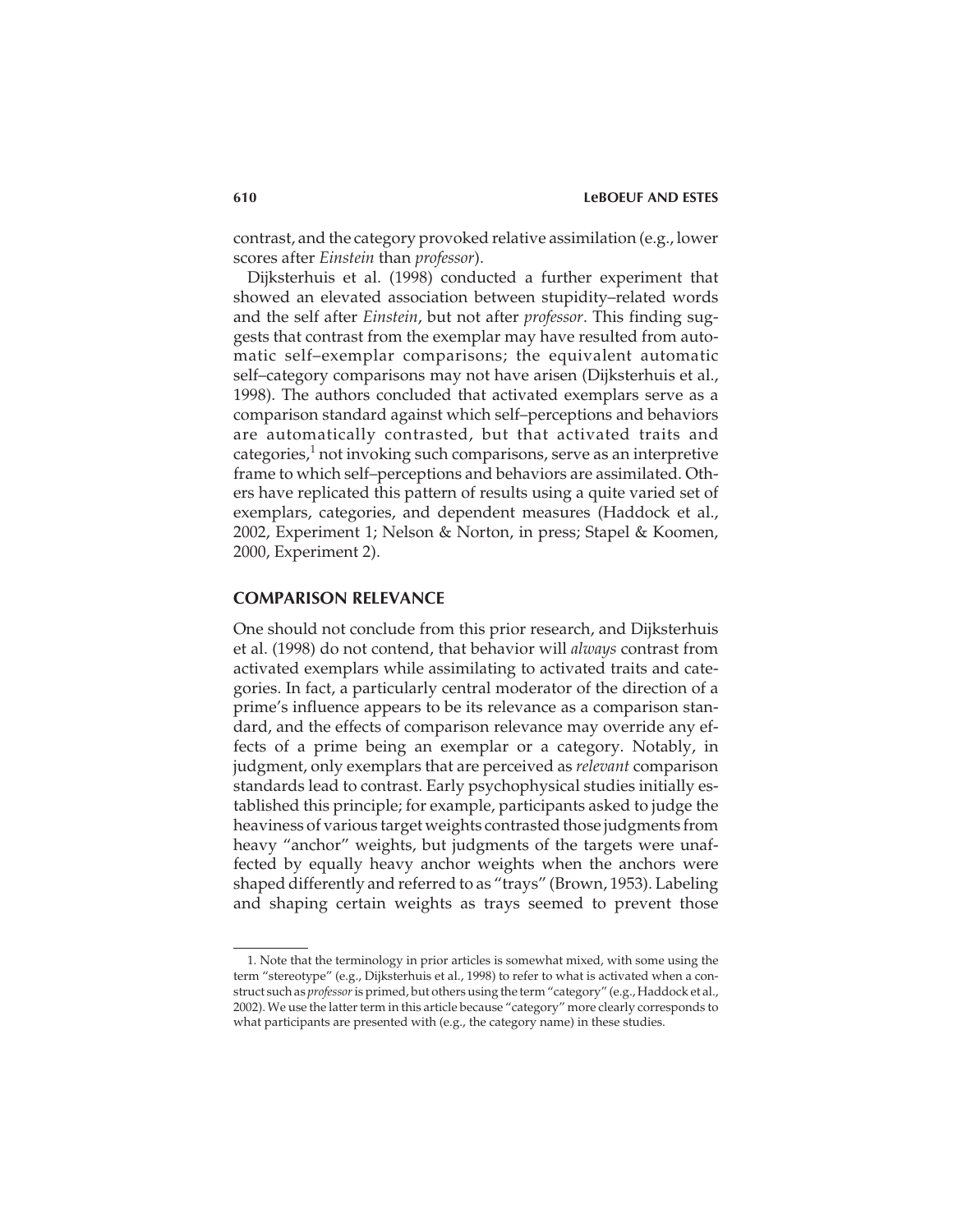weights from appearing as relevant comparison standards against which the target weights should be judged.

Such effects of the perceived relevance of comparison standards extend beyond the psychophysical domain. Thus, although judgments of one's own attractiveness are lowered after viewing pictures of attractive exemplars, self–judgments are elevated from baseline when those exemplars are labeled as "models" and are thus rendered irrelevant standards for self–comparison (Cash, Cash, & Butters, 1983). Similarly, although ratings of a person's hostility are generally lower after priming with a hostile human exemplar, those ratings tend to be higher (i.e., assimilative) after priming with a hostile nonhuman exemplar, such as a shark (Stapel & Koomen, 1997; Stapel et al., 1997). Presumably, a human exemplar constitutes a more relevant comparison standard for other humans than does a nonhuman exemplar. Such results suggest that, like category primes, exemplar primes activate prime–congruent knowledge and traits, and that once an exemplar is eliminated as a relevant comparison standard, perceptions and judgments assimilate to the activated knowledge, much like they typically assimilate after category primes (for a further example, see also Stapel, Koomen & Velthuijsen, 1998).

Although one may manipulate comparison relevance by using exemplars that naturally differ in relevance (e.g., animal vs. human), one should also be able to manipulate the comparison relevance of any given exemplar. To illustrate this point, Stapel and Winkielman (1998) manipulated an exemplar, an ape, to appear to be either a relevant or an irrelevant comparison standard for humans: Preceding the ape's description was either a discussion of the ways in which apes and humans are similar or of the ways in which apes are "animal–like" and quite different from humans. Judgments of a human target contrasted away from the ape's behavior in the similar–to–humans condition, presumably because the ape seemed like a relevant comparison standard for humans, but assimilated to the ape's behavior in the different–from–humans condition, when the ape seemed comparison–irrelevant. Thus, by manipulating comparison relevance, one can observe assimilation to and contrast from the same exemplar.

Given that the effects of knowledge activation have often been shown to extend beyond judgment to behavior, as reviewed above, a natural question is whether comparison relevance moderates the direction of knowledge activation effects on behavior, just as it moder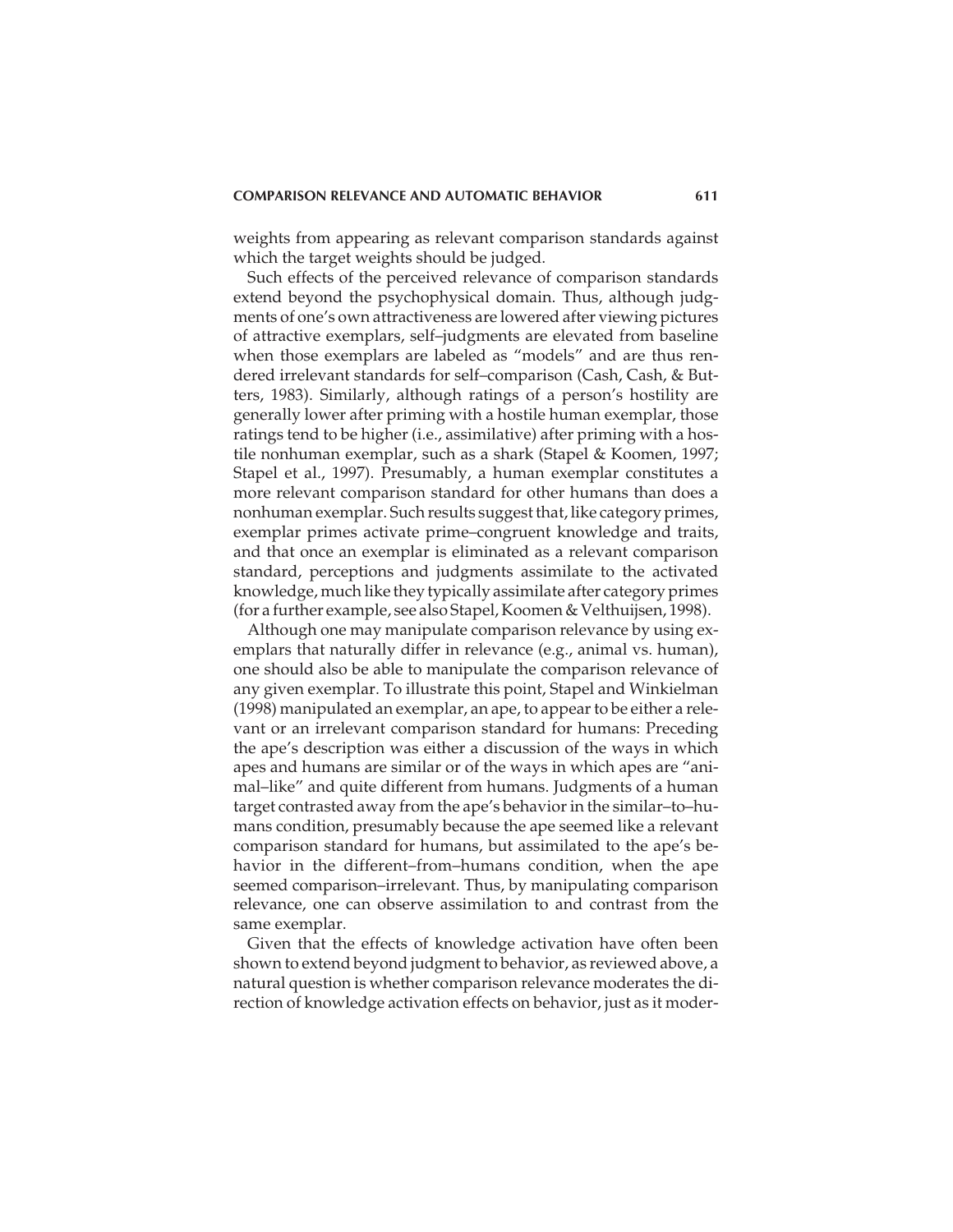ates the direction of such effects on judgment. A preliminary investigation of this question was undertaken by Aarts and Dijksterhuis (2002). Like Stapel and Winkielman (1998), Aarts and Dijksterhuis manipulated (and measured) the perceived comparison relevance of animal exemplars. After conceptually replicating Stapel and Winkielman's basic finding, Aarts and Dijksterhuis showed that when comparisons between humans and animals were made to seem legitimate, participants walked more slowly after three fast animal exemplars (antelope, greyhound, cheetah) than after three slow animal exemplars (snail, caterpillar, turtle), demonstrating a contrast effect. However, the reverse pattern (assimilation to the exemplars) obtained when human–animal comparisons were made to seem illegitimate.

Although this pattern of results is suggestive that behavior will not always contrast from exemplars and that the comparison relevance of an exemplar can be manipulated to affect *behavior*(as well as judgment), one should note a few points. First, in the Aarts and Dijksterhuis (2002) study, the effects on the behavioral measures did not attain conventional levels of statistical significance (*p*s = .08 and .09 for the high- and low-relevance conditions, respectively). Furthermore, Aarts and Dijksterhuis' participants considered three different exemplars per priming condition, and so it is not clear whether participants considered these as three distinct exemplars, or whether they abstracted from the exemplars a general category, such as fast (slow) animals (recent literature suggests that either construal is possible when multiple exemplars are encountered; cf. Dijksterhuis et al., 2001; Haddock et al., 2002). Thus, it seems desirable to consider more fully the role of comparison relevance as a moderator of the direction of priming effects on behavior in order to determine whether these effects are replicable and robust, and to ensure that even the comparison relevance of a single, distinct exemplar, as well as that of a more abstract category, can be manipulated in various ways to affect behavior.

# **THE CURRENT RESEARCH**

Such questions about comparison relevance motivated the current experiments. The foregoing research leads us to predict that activated knowledge—whether a category or a distinct exemplar—can be made to seem more or less comparison-relevant. Participants will treat comparison–relevant activated knowledge as a standard of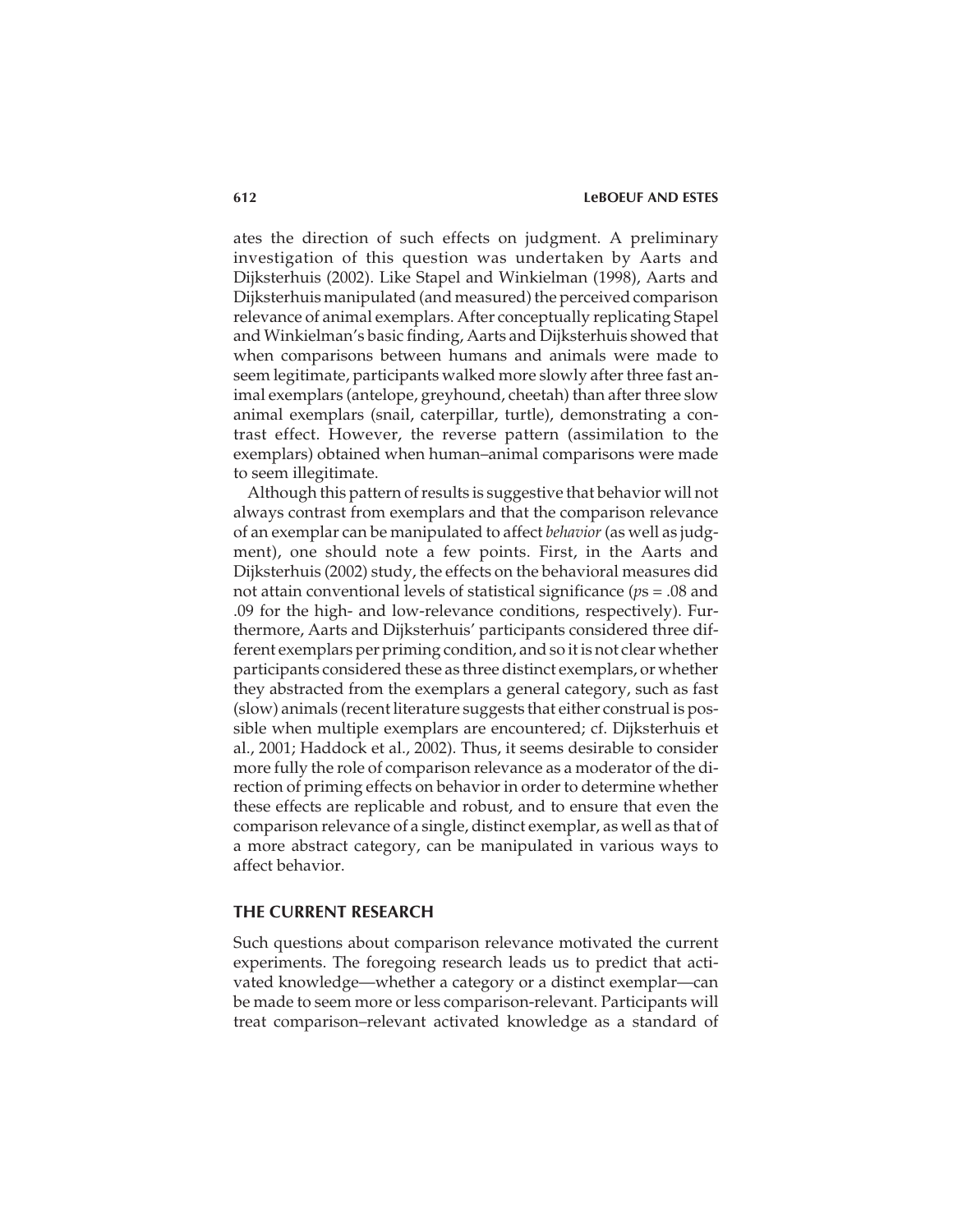comparison, and their behaviors will contrast from the activated knowledge. If the same activated knowledge is rendered comparison-irrelevant, however, participants will be freed from the comparison, and their behaviors will assimilate to the activated constructs and traits.

If the comparison relevance of both exemplars and categories can be manipulated, contrast or assimilation may follow from either type of prime, depending on the prime's comparison relevance. At first glance, these predictions seem to contradict Dijksterhuis et al.'s (1998) finding that behaviors assimilate to activated categories and contrast from activated exemplars. However, as described below, we suggest that the comparison–relevance framework can explain their original finding.

Consider Dijksterhuis et al.'s (1998) finding that behaviors contrasted from the exemplar (Einstein) prime. Although the authors note that the exemplar must be a "relevant standard of comparison" to yield contrast (p. 863), it seems odd that undergraduates—no matter how gifted or confident—would consider Einstein a relevant comparison standard. As Dijksterhuis et al. suggest, participants may have accepted the comparison to Einstein because they were simply unaware that the comparison occurred. People automatically compare themselves to others, especially distinct and extreme others (Gilbert, Giesler, & Morris, 1995). Such comparisons, automatic as they are, often go unnoticed. It is only when an inappropriate comparison to an extreme individual *is* noticed that the encountered individual ceases to serve as a target for self–comparison (Gilbert et al., 1995). Hence, the processes in Dijksterhuis et al.'s study become clear: Because Einstein is an extreme exemplar and a professor is not, the participants automatically compared themselves only to Einstein. And, because they were simply listing traits of Einstein, participants may not have noticed that this inappropriate comparison arose, and therefore may have been unable to prevent their implicit self–evaluations, and thus their behaviors, from contrasting from the prime.

If the comparison to Einstein were noticed, presumably participants would judge Einstein to be a highly irrelevant comparison standard, and his contrastive influence on self–judgments should cease. Comparison to a professor, however, if encouraged, is rather more likely to be accepted by participants as relevant. In addition, prior findings (Aarts & Dijksterhuis, 2002; Stapel & Winkielman,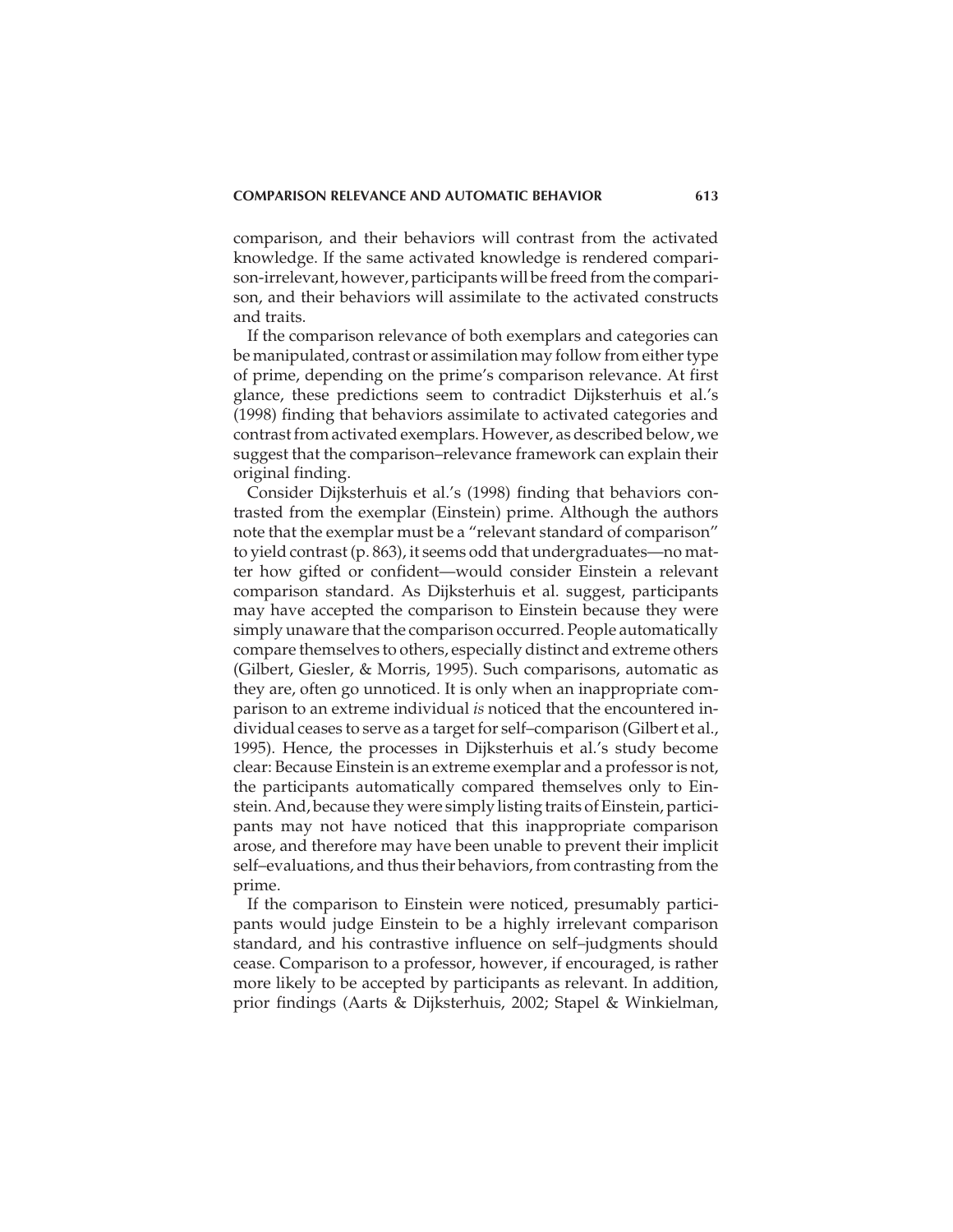1998) suggest that it should be possible to manipulate the relevance of any given prime to encourage or discourage its use as a comparison standard. Thus, in what follows, we aim to show that a prime's perceived relevance as a comparison standard, regardless of its exemplar–category status, determines whether ensuing behavior assimilates to or contrasts from that prime.

# **EXPERIMENT 1**

In Experiment 1, we manipulated prime type and comparison relevance, for a 2 (prime type: professor or Einstein)  $\times$  2 (comparison relevance: high or low) + 1 (unprimed control group) between–participants design. Immediately before taking a trivia test, participants were primed with either the category *professor* or the exemplar *Albert Einstein*. Comparison relevance was manipulated by having participants list either similarities (high relevance) or differences (low relevance) between themselves and the prime. Our main prediction was that listing self–prime similarities should promote consideration of the prime as a relevant comparison standard, producing contrast. That is, participants should judge themselves to be less intelligent than the intelligent primes, and when approaching the trivia test, should exhibit worse trivia–test performance. Listing self–prime differences, however, should cause the prime to be disregarded as a comparison standard. Even if comparison–irrelevant, primes associated with intelligence should nevertheless activate traits, concepts, and behavioral representations related to intelligence. Thus, when faced with an irrelevant, intelligent prime, participants may assimilate self–evaluations to the activated traits and may approach the trivia test with more intelligent strategies (e.g., systematic thinking; cf. Dijksterhuis & van Knippenberg, 1998) than they would have otherwise. In sum, the predicted main effect of comparison relevance should manifest as those in the low–relevance condition outperforming their high–relevance counterparts, regardless of prime type.

A further prediction follows from a divergence between our similarity/difference–listing task and Dijksterhuis et al.'s (1998) feature–listing task. As discussed, the latter should have led to implicit self–prime comparisons for exemplars only. However, our request to list self–prime similarities or differences may explicitly promote self–prime comparisons (regardless of prime type) and may naturally provoke considerations of those comparisons' appropriateness.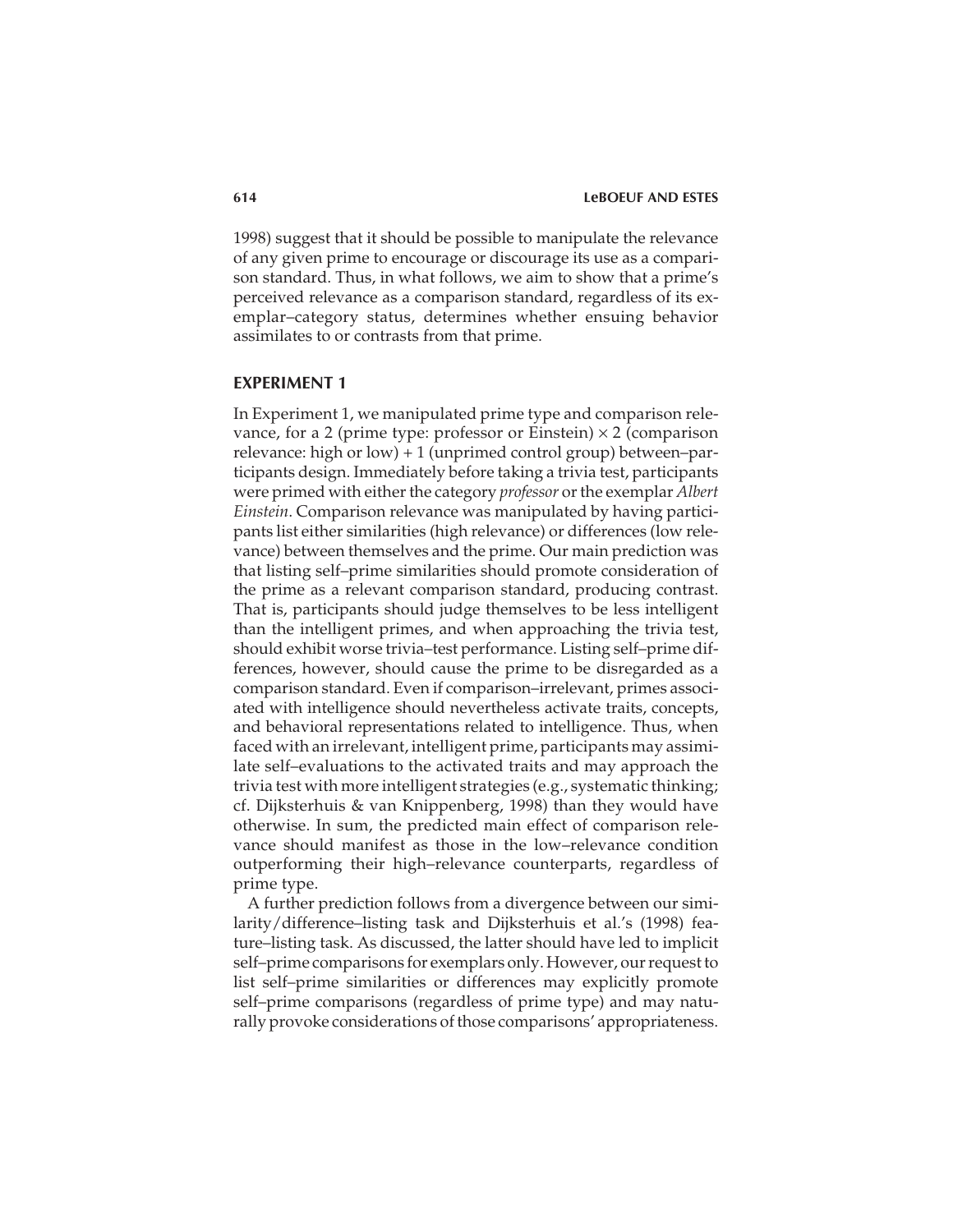If so, intuition suggests that the category *professor* would be considered a more relevant comparison standard than would the exemplar *Einstein*. Consequently, participants should be more likely to contrast their self–judgments, and to perform poorly, after priming with the category than with the exemplar. To gauge whether a professor is indeed generally perceived to be a more relevant comparison standard than is Einstein, we asked 60 undergraduates, "How appropriate is it for you to compare yourself to [the prime]?" Prime was manipulated between participants, who responded via a –5 (*completely inappropriate*) to +5 (*completely appropriate*) scale. As expected, comparisons to a professor (*M* = .31, *SD* = 2.80) were judged to be significantly more appropriate than were comparisons to Einstein (*M* =  $-1.42$ , *SD* = 2.31),  $t(58) = 2.62$ ,  $p < .01$ . Because the category is considered a more appropriate comparison standard, we predicted a main effect of prime type such that the category should provoke contrast and cause worse performance than the (less relevant) exemplar.

#### **METHOD**

*Participants.* One hundred nine Princeton University undergraduates participated for payment.

*Materials.* The priming pages were designed to be as similar as possible to those of Dijksterhuis et al. (1998). In the high–relevance, professor–prime condition, participants were instructed, "Think about a professor. On the lines below, please list three ways in which you are similar to a professor." The words "different from" replaced "similar to" for the low–relevance conditions, and "Albert Einstein" replaced "a professor" for the Einstein–prime conditions. There were three lines for participants' responses. The control group received no priming page.

The trivia test consisted of 20 multiple–choice questions, each with four candidate answers. The test and its instructions, presented in the Appendix, were modeled after Dijksterhuis et al. (1998); the questions were adapted from the board game Trivial Pursuit (1984).

*Procedure.* This task was embedded in a questionnaire packet that required approximately 1 hour to complete. The priming page (for those in one of the four priming conditions), followed immediately by the trivia test, appeared in the middle of the packet. Because most questionnaires in the packet were not related to each other, there was no reason for participants to suspect a connection between the prime and the test; still, to further mask the connection, the prime and the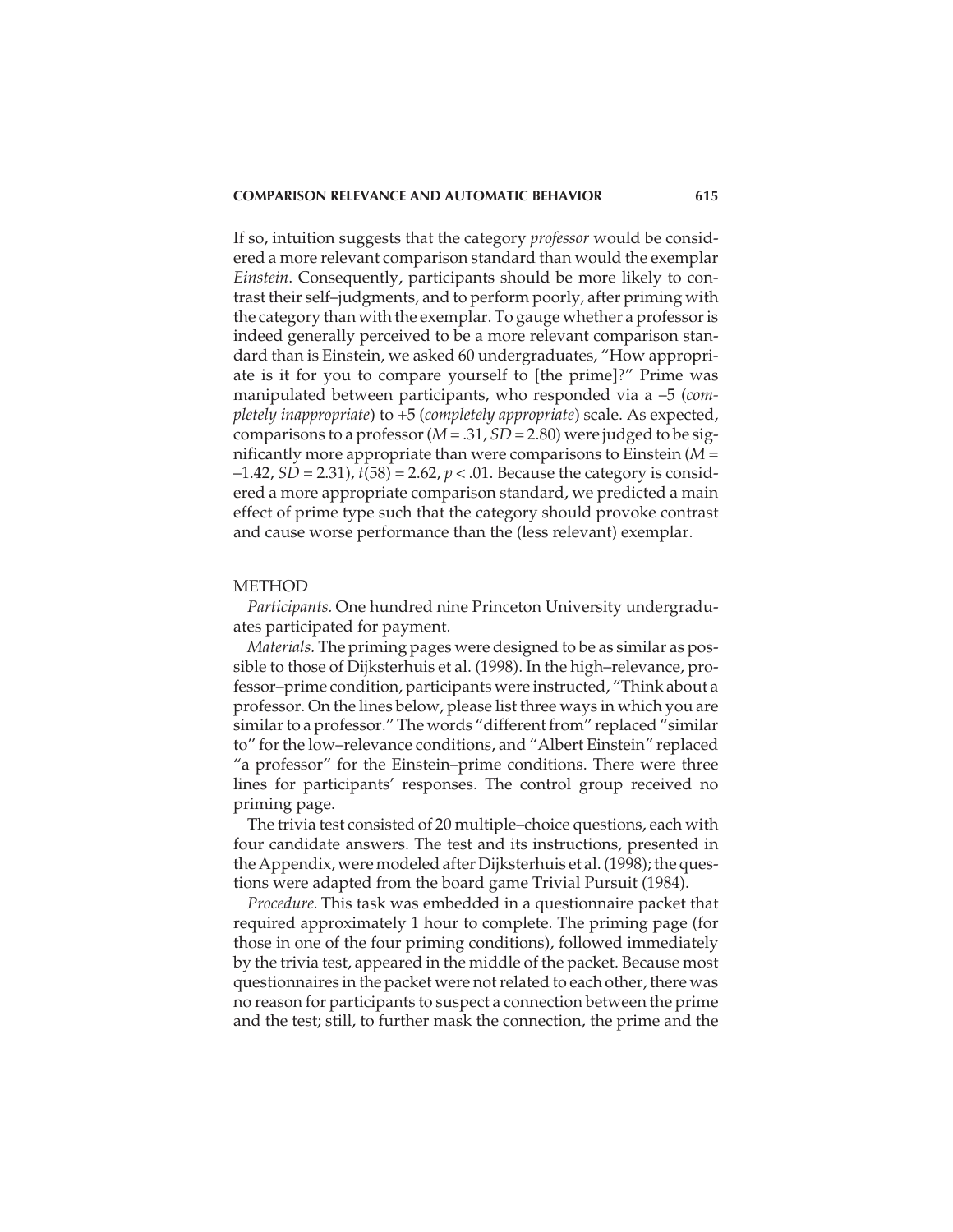|            | <b>Comparison Relevance</b> |           |    |      |      |    |  |
|------------|-----------------------------|-----------|----|------|------|----|--|
|            | Low                         |           |    | High |      |    |  |
| Prime Type | M                           | <b>SD</b> | n  | M    | SD.  | n  |  |
| Professor  | 48.6                        | 12.8      | 22 | 45.2 | 13.0 | 23 |  |
| Einstein   | 56.2                        | 11.1      | 21 | 48.0 | 13.5 | 22 |  |

TABLE 1. Percentage of Trivia Questions Answered Correctly, Experiment 1

*Note.* Participants in the "Low" group listed self–prime differences whereas those in the "High" group listed self–prime similarities. The unprimed control group scored 50.7% (*SD* = 16.7%, *N* = 21).

test employed different layouts and fonts. The packets were randomly distributed to ensure random assignment to condition.

# RESULTS AND DISCUSSION

The percentage of questions answered correctly (see Table 1) served as the dependent measure.<sup>2</sup> To test whether the obtained percentages generalize beyond the sampled participants and items, separate 2 (comparison relevance)  $\times$  2 (prime type) ANOVAs were conducted, one with participants as a random factor  $(F_p)$ , and one with items considered random (*F*<sup>i</sup> ; Clark, 1973). In both analyses, the interaction between comparison relevance and prime type was nonsignificant, both *F*s < 1.50, *ns*. However, the predicted main effect of comparison relevance was consistently reliable,  $F_p(1, 84) = 4.66$ ,  $p <$  $(0.03, F_{\rm i}(1, 19) = 5.39, p = 0.03$ . Participants in the low–relevance (difference–listing) condition performed significantly better (*M* = 52.3%, *SD*= 12.5%) than those in the high–relevance (similarity–listing) condition (*M* = 46.6%, *SD* = 13.2%). As hypothesized, when participants were encouraged to perceive themselves as unlike a prime, behavior assimilated to prime–activated traits, presumably because the prime was rejected as a comparison standard. When participants contem-

<sup>2.</sup> If a participant did not indicate a response for a question, the question was scored as incorrect. Omitted responses were very infrequent: In Experiment 1, three participants omitted one response, and one participant omitted two responses. No more than one participant in each condition omitted a response, and when the data are analyzed without these four participants, the pattern of results remains the same (with between–condition differences even slightly increasing). This pattern was the same in all subsequent studies: Omitted responses were very rare, and did not affect the results.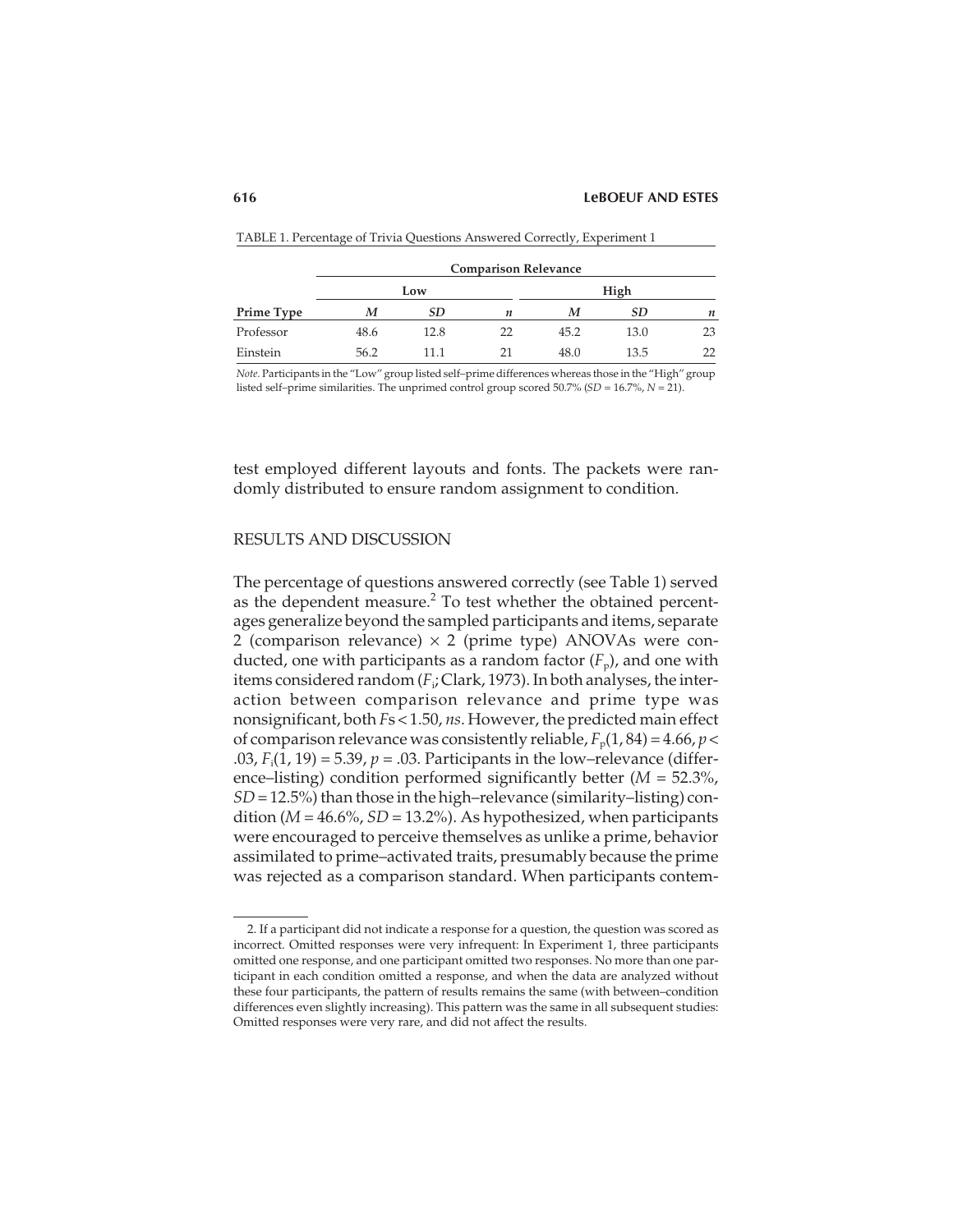plated how they were similar to a prime, that prime was seemingly adopted as a relevant standard for self–comparison. With the current primes, such a comparison led to negative self–evaluations of intelligence and to lower test performance. Counterintuitively, participants who considered similarities between themselves and an intelligent prime exhibited *worse* performance than did participants who considered differences between themselves and an intelligent prime.

The main effect of prime type also approached significance,  $F_p(1)$ , 84) = 3.63, *p* < .06, *F*<sup>i</sup> (1, 19) = 10.18, *p* < .01. As predicted, participants primed with the exemplar (*M* = 52.0%, *SD* = 12.9%) outperformed those primed with the category  $(M = 46.9\%, SD = 12.9\%)$ . Whereas prior studies found relative contrast from an exemplar and assimilation to a category, we found the opposite, further suggesting that a category–exemplar distinction will not always suffice to explain assimilation and contrast.

Comparison relevance, on the other hand, explains the findings. The listing of similarities or differences made the relevance of self–prime comparisons more focal here than in Dijksterhuis et al. (1998). As shown in pretesting, participants typically consider the category a more relevant comparison standard than the exemplar. The exemplar is therefore less likely to be accepted for comparison and self–evaluation, and more likely to yield assimilation to the activated traits. The category, on the other hand, is more likely to be accepted for comparison, to subsequently induce self–evaluation, and to yield contrast. Thus, manipulation of the prime type under the current similarity–difference instructions may itself be considered another manipulation of comparison relevance. Experiment 1 therefore suggests that comparison relevance, whether manipulated or inherent to the prime, affects performance such that behavior contrasts from relevant, but assimilates to irrelevant, primes.

Finally, note that in the absence of a prime, mean performance was 50.7% correct. Thus, it seems that we observed contrast from baseline when comparison relevance was high and assimilation when low, with Table 1 suggesting in particular that assimilation relative to baseline was strongest following the irrelevant ("list differences") exemplar, and contrast was most pronounced following the relevant ("list similarities") category. Although those two cells reliably differed from each other,  $t(42) = 3.00$ ,  $p = .005$ , a series of pairwise comparisons revealed that the control group did not differ reliably from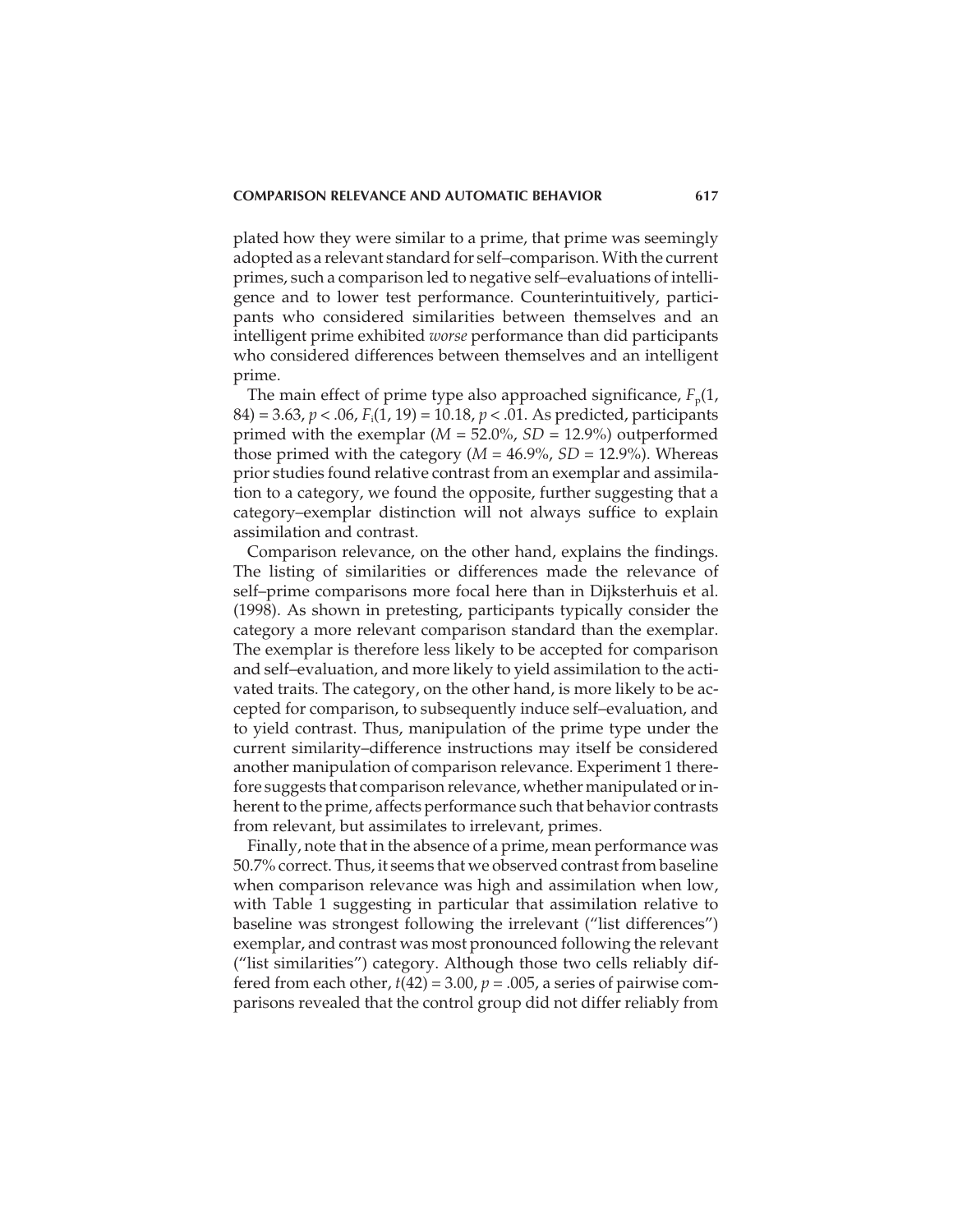any of the four experimental groups, .22 < *p*s < .65. Still, the relatively small cell sizes in the current experiment may be hindering our power to detect any true deviations from baseline. Experiment 2, which allows for a more powerful test of differences from baseline, addresses this and other issues.

# **EXPERIMENT 2**

We argued above that the results of Experiment 1 demonstrate assimilation to comparison–irrelevant primes and contrast from relevant primes, and that contrast, when observed, stems from a self–prime comparison (cf. comparison contrast, Herr, 1986; Herr, Sherman, & Fazio, 1983). Performance following the similar–to–professor prime was lower, for example, because participants accepted that professor as a relevant standard for self–comparison, and self–comparisons—and thus performance—suffered. A possible alternative explanation for the contrast effect should be considered, however: If participants somehow felt that a prime might have an influence—especially an inappropriate one—on the trivia test, participants may have attempted to correct for the perceived biasing influence of that prime by behaving unlike the prime. Indeed, research has shown that when participants suspect that a prime may bias their impressions of a target, they correct for the presumed bias by attempting to "partial out" the prime's influence from their judgments and behaviors (cf. the set–reset model, Martin, 1986; Martin, Seta, & Crelia, 1990). However, because participants have difficulty discriminating the prime's influence from their own natural impressions and tendencies, this partialing out often amounts to *over*–correction and produces a contrast effect (Martin et al., 1990).

Consistent with this set–reset (or correction contrast) model is the idea that participants may be more suspicious of, and will correct more for, the influence of moderate primes than extreme primes. Essentially, participants may see extreme primes as relatively distinctive and unlikely to contribute to their impressions of targets, but they may be relatively suspicious of moderate primes' influence because those primes are more likely to share features with the targets in question (Moskowitz & Skurnik, 1999). Indeed, moderate trait or category primes have been shown to lead to correction contrast, as participants try to prevent such primes from influencing their judgments, whereas extreme trait or category primes lead to relative assimilation (Moskowitz & Skurnik, 1999).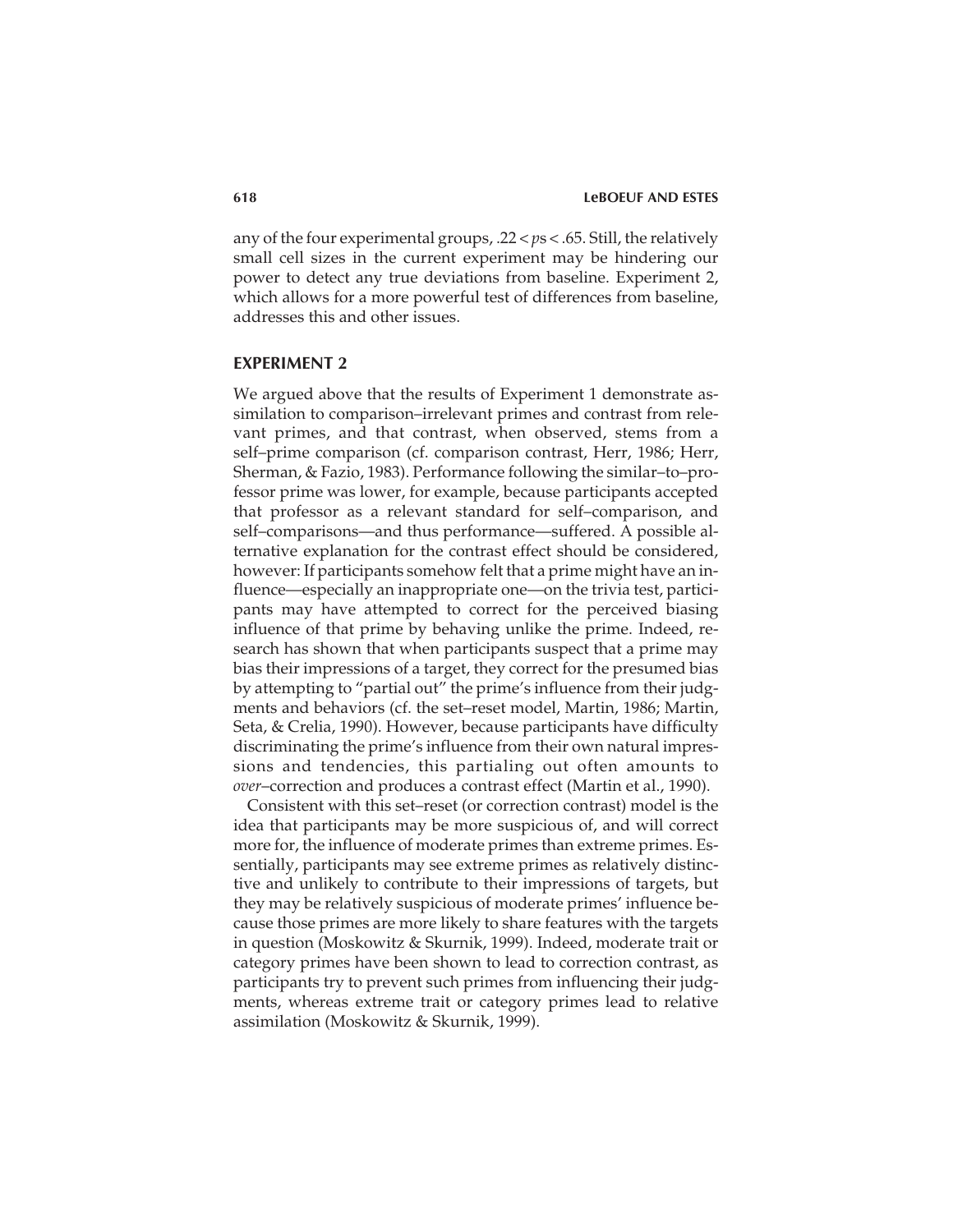#### **COMPARISON RELEVANCE AND AUTOMATIC BEHAVIOR 619**

Following this logic, in Experiment 1, it is possible that when the primes were made more comparison-relevant (i.e., when similarities were listed), participants saw those primes as more likely to bias self–judgment (and thus performance) than when the primes were rendered comparison-irrelevant. In particular, if participants suspected that the priming task could influence test performance at all, the contrast effect in the similar–to–professor condition may have arisen not from self–comparison (as the comparison–relevance framework claims), but instead from participants viewing the prime as less extreme and more likely to bias self–judgments and behavior. Participants may have thus seen a greater need to correct for the biasing influence of the similar–to–professor prime than the other primes; if they overcorrected for the influence of this prime, the observed contrast effect would indeed obtain.

Note, however, that such an explanation seems unlikely. First, Experiment 1 was specifically designed to conceal the connection between the two tasks: The prime and trivia tasks were embedded in the middle of several unrelated experiments, and moreover, the two tasks were presented in markedly different fonts and layouts. Also, for correction contrast to occur with an intelligent prime (e.g., a professor), participants must not only be suspicious of the potentially biasing prime, but must also then correct for that prime by judging the self to be less intelligent and by performing *less* intelligently. Such a correction seems disadvantageous. To the extent that participants were motivated to perform well on the test, they may have *wanted* the primes to influence them. In fact, correction contrast is predicated on the idea that participants feel that the prime's influence would disrupt "current processing objectives" (Martin et al., 1990, p. 29); it is not clear that such disruption would be perceived here. Thus, the correction contrast explanation seems unlikely on both methodological and theoretical grounds. Nevertheless, a careful check of participants' suspicions about any influence the prime could have had would be a more convincing test of the correction contrast explanation (cf. Dijksterhuis et al., 1998). To this end, Experiment 2 was a partial replication of Experiment 1, with an additional written "funnel" debriefing modeled after the one used by Dijksterhuis and van Knippenberg (1998; see also Dijksterhuis et al., 1998). This debriefing was intended to ascertain whether participants perceived any influence of the prime on the trivia task.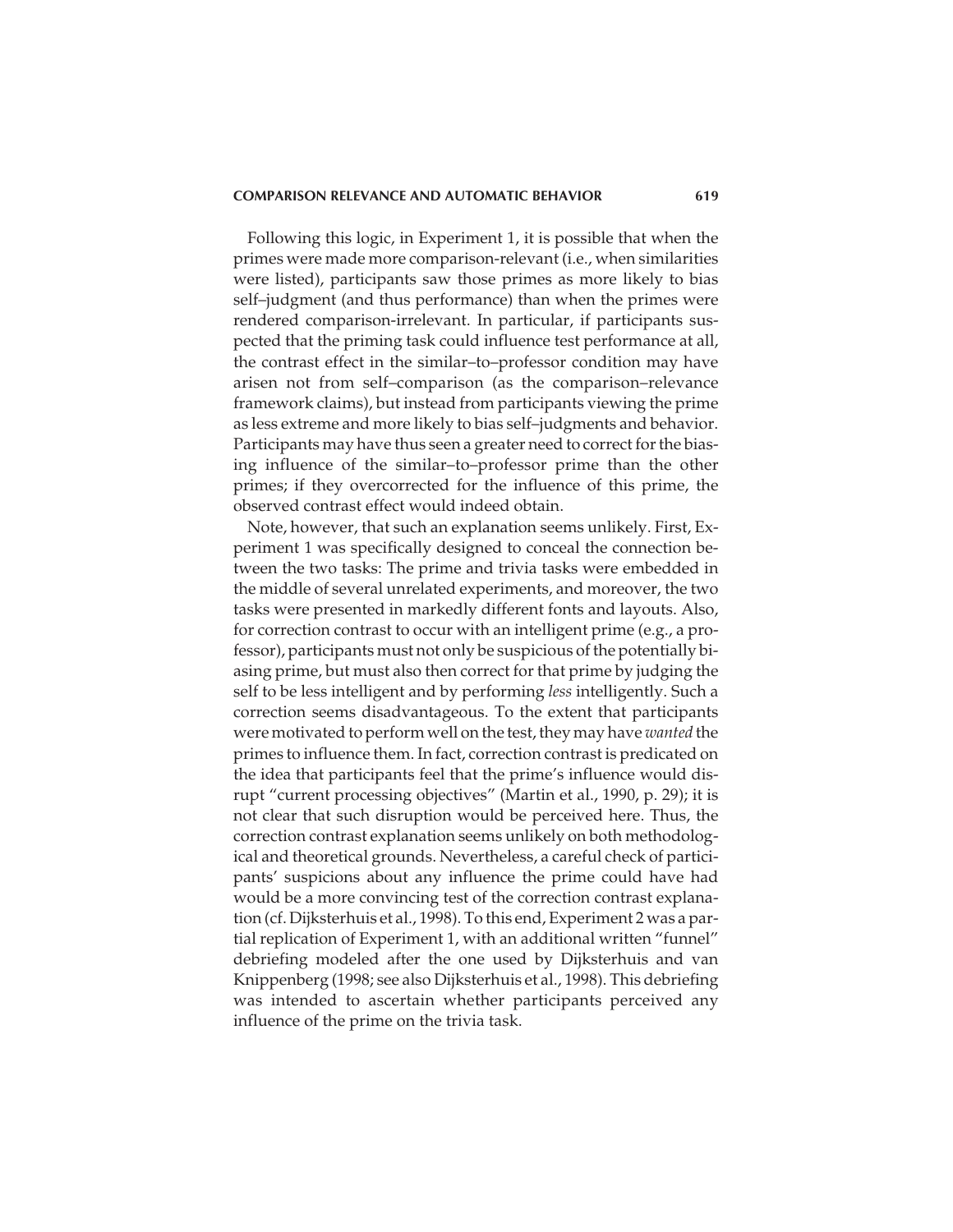# METHOD

*Participants.* One hundred eight University of Florida undergraduates participated for extra course credit.

*Materials.* Participants received one of three priming pages: a comparison–relevant category prime (self–professor similarities), a comparison–irrelevant exemplar prime (self–Einstein differences), or a control prime. The two experimental primes were selected from the four used in Experiment 1 on the basis that they produced the most extreme effects in that experiment. Thus, it seemed especially important to examine participants' suspicions following those primes. It was also important to replicate the effects of these two priming conditions because these particular conditions produced a reversal of earlier findings (e.g., Dijksterhuis et al., 1998): Whereas others found assimilation to the category prime and contrast from the exemplar prime, we obtained assimilation to the comparison–irrelevant exemplar and contrast from the comparison–relevant category.

The text of the experimental primes was exactly that used in Experiment 1. The text of the control prime was simply, "Think about a chair. On the lines below, list three features of a chair." Experiment 2 was conducted in a marketing department, and all primes were placed on letterhead with the logo of the University of Florida Marketing Department. (The letterhead was employed for the suspicion check described below.)

The trivia test was also taken directly from Experiment 1, with only a slight change in the instructions to explain that the scale, still ostensibly created by the psychology department, was being tested by the marketing department as a favor to the psychology department. A title, "Psychology Department General Knowledge Scale," was added to the scale, and the instructions (replicated in full in the Appendix) were changed to refer to the psychology department in the third person.

The funnel debriefing consisted of two pages. The first page was entitled "Follow–Up Questionnaire," and the instructions explained that the researchers were interested in "gauging your reactions to a few of the studies that you have just completed." Participants were assured of the anonymity of their responses and were encouraged to be honest. We first asked, "The task that you just completed was a multiple–choice trivia test. What do you think the purpose of this task was?" We gave participants four lines on which to respond. We also gave participants one line to respond to, "The instructions on the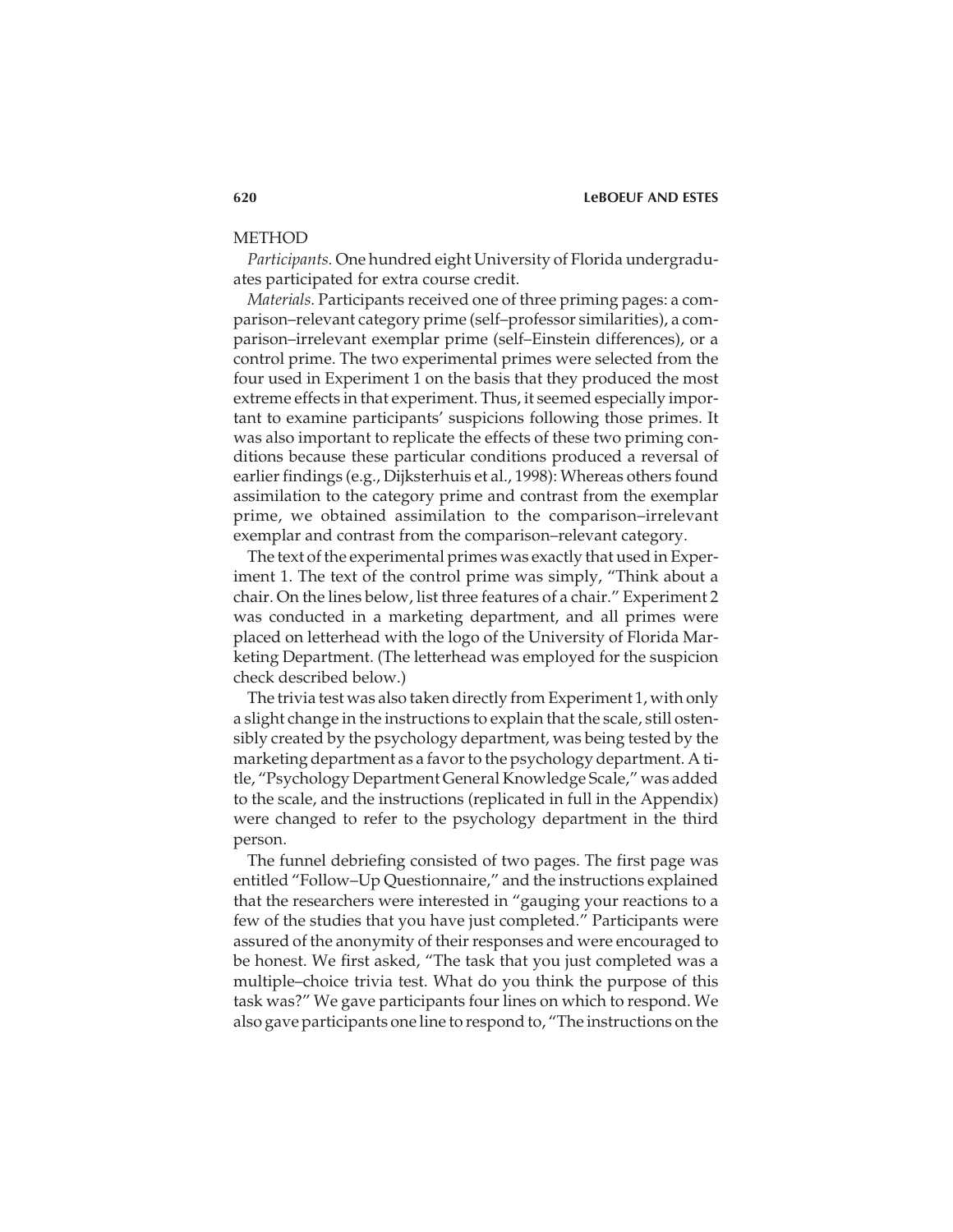trivia test mentioned that one particular department within UF had developed the test. Which department was that?"

The next page, entitled "Follow–Up Questionnaire, page 2," reminded participants that "immediately before the trivia test," they had completed a self–comparison task (or a feature–listing task for control participants). We first asked, "The letterhead at the top of the page identified this comparison (listing) task as being conducted by one particular department within UF. Which department was that?" Finally, participants were asked whether they thought the initial task "may have affected your performance on the trivia test." Participants circled "yes" or "no"; four lines were provided so that those circling "yes" could indicate how their performance may have been affected.

*Procedure.* This experiment was administered in the midst of several other tasks that participants performed in the laboratory. After completing an unrelated computer task, participants received a packet of questionnaires with the explanation that the questionnaires were compiled from several different research studies. The priming page was the first page in the packet. The trivia test immediately followed, and the debriefing questionnaire followed the test. For the debriefing questionnaire, participants were instructed not to look back at the prime or trivia pages. Questionnaires for unrelated studies completed the packet. As before, all questionnaires used different formats and fonts, and questionnaire packets were randomly distributed to participants to assure random assignment to condition.

# RESULTS AND DISCUSSION

*Overall Performance.* An initial analysis included all participants. The percentage of questions answered correctly served again as the dependent measure. Although overall accuracy was lower than before, the results replicated those of Experiment 1: Participants considering differences between themselves and the exemplar outperformed (*M*= 38.9%, *SD* = 12.8%) those considering similarities between themselves and the category (*M* = 30.7%, *SD* = 9.9%), with the control group falling in between  $(M = 36.6\%, SD = 13.0\%).$  As before, participants ( $F_{\rm p}$ ) and items ( $F_{\rm i}$ ) were treated as random factors in separate one–way ANOVAs, which examined the effect of prime type on accuracy. The main effect of prime type was reliable,  $F_p(2)$ , 105) = 4.57, *p* < .02 and *F*<sup>i</sup> (2, 38) = 7.39, *p* < .01, as was the difference between priming with the comparison–irrelevant exemplar and the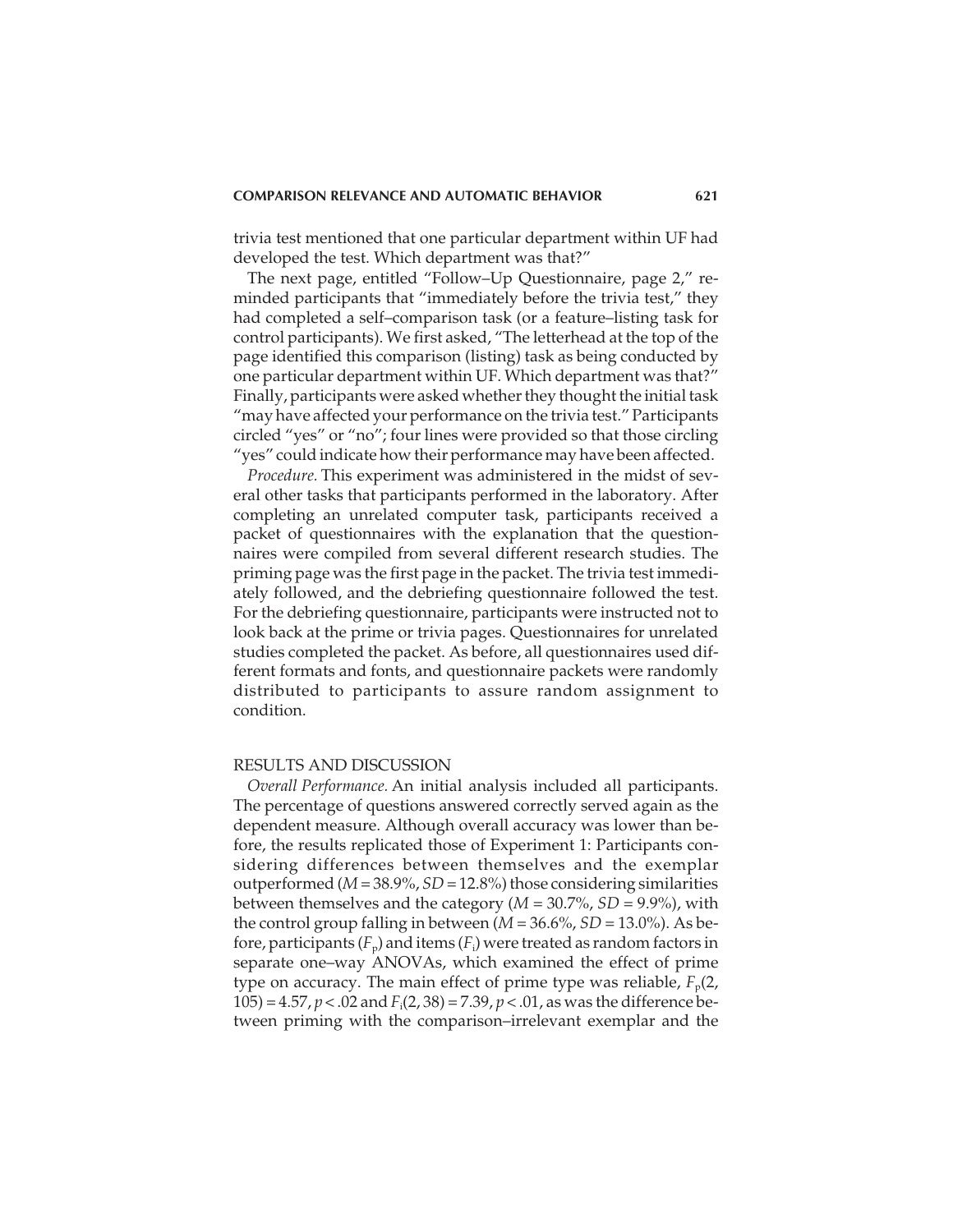comparison–relevant category,  $t_p(71) = 3.07$ ,  $p < .005$  and  $t_i(19) = 3.56$ ,  $p < .01$ .

*Correction contrast.* To examine the role that corrective processes may have played in these results, we first examined participants' attempts to guess the purpose of the experiment. Virtually all participants guessed the purpose to be related to testing "general knowledge" or to otherwise validating the trivia scale. Only one participant (from the similar–to–professor condition) even mentioned a connection between the prime and the trivia test. Although this participant did not exactly guess the experiment's purpose, to be conservative, we removed the participant from the analysis. This removal barely affected the similar–to–professor mean (*M* = 30.8%, *SD* = 10.0%) and did not affect the reliability of the difference between the two priming conditions,  $t_p(70) = 2.98$ ,  $p < .005$  and  $t_i(19) = 3.34$ ,  $p < .01$ .

Next, we examined participants' responses to the query about whether the prime could have affected performance on the trivia task, because such suspicions could lead participants to correct for the prime's influence. The set–reset model predicts that contrast is observed following the similar–to–professor prime because there is greater inherent overlap between that prime and the self than between Einstein and the self; thus, participants may feel that the comparison–relevant category prime introduces more bias (and requires more corrective processes) than the comparison–irrelevant exemplar prime (cf. Moskowtiz & Skurnik, 1999). Our results suggest otherwise. Seven participants thought there may have been an effect of the prime; of these, four were in the different–from–Einstein condition (of the 36 in that condition) and three were in the similar–to–professor condition (of the  $37$  in that condition).<sup>3</sup> Thus, suspicion of influence was not greater following the similar–to–professor prime, suggesting that the contrast effect obtained in that condition did not arise solely from attempts to correct for the influence of this moderate prime. Still, to be certain that our results were not otherwise due to participants correcting for some perceived influence, we removed these seven suspicious participants from the analyses. The pattern of

<sup>3.</sup> Two Einstein–primed participants thought that the prime hurt performance, one thought that Einstein improved performance, and one was not sure. None of the three professor–primed participants indicated that they thought performance was improved or damaged; they simply thought it may have been "somehow" affected by the prime, and they gave responses such as "because there are certain areas that you are known and some that aren't" (*sic).*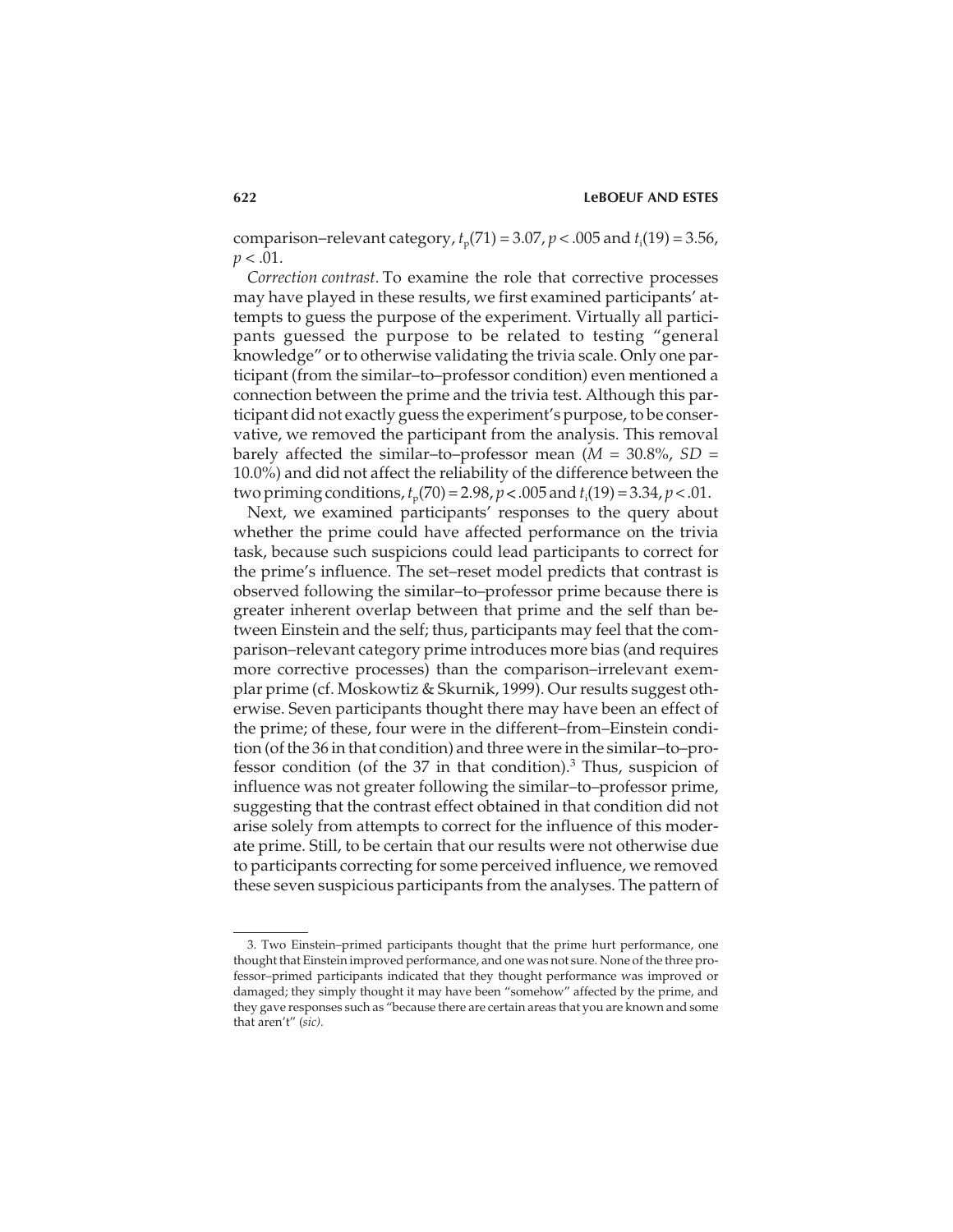results remained unchanged,  $M_{\text{similar-to-professor}} = 31.5\%$ ,  $M_{\text{different-from-Ein-}}$  $s_{\text{tein}} = 38.1\%$ ,  $t_{\text{p}}(64) = 2.36$ ,  $p = .02$  and  $t_{\text{i}}(19) = 2.93$ ,  $p < .01$ . It thus seems unlikely that the priming effects arose because participants were trying to correct for a prime's influence.

As a final test for suspicion of the prime as an inappropriate influence, we examined participants' responses to the questions asking which departments had sponsored the priming task and the trivia test, respectively. The rationale was that participants who correctly remembered that two different departments had sponsored the two different tasks were unlikely to believe that the tasks were related (and were unlikely to suspect that the first task could influence the second). We therefore excluded from the analysis 48 participants who guessed the same department for both tasks. Even with those *potentially* suspicious participants excluded, the pattern of results remained unchanged, *M*similar–to–professor = 29.8%, *M*different–from–Einstein = 36.9%, *t*p(38) = 2.04, *p* = .05 and *t*<sup>i</sup> (19) = 2.61, *p* = .02.

According to the set–reset model, behavioral contrast is attributable to participants' perceptions of a prime–induced bias, for which participants overcorrect in their subsequent behavior. In terms of the present experiment, set–reset would suggest that this potential bias is more likely to be perceived in the relevant category (similar–to–professor) condition than in the irrelevant exemplar (different–from–Einstein) condition, thus producing correction contrast in the former but not in the latter condition. However, our results do not support this argument. By and large, participants neither guessed the purpose of the study nor suspected that *any* prime had influenced their trivia performance. Furthermore, exclusion of participants who were aware or suspicious, according to several different criteria, failed to affect the pattern of results. Plus, as noted, the set–reset model only predicts that participants correct for a perceived *inappropriate* influence of a prime (Martin et al., 1990); thus, it seems equally consistent with the set–reset model that participants perceiving a bias from the similar–to–professor prime might have welcomed the boost in performance. This would have led to a tendency that was actually opposite the results obtained here. Thus, the set–reset model seems to characterize our results less well than a standard–of–comparison model (cf. Herr, 1986; Herr et al., 1983) that holds that participants implicitly used the comparison–relevant category prime as a standard against which to compare themselves, with contrast following. Participants were seemingly freed from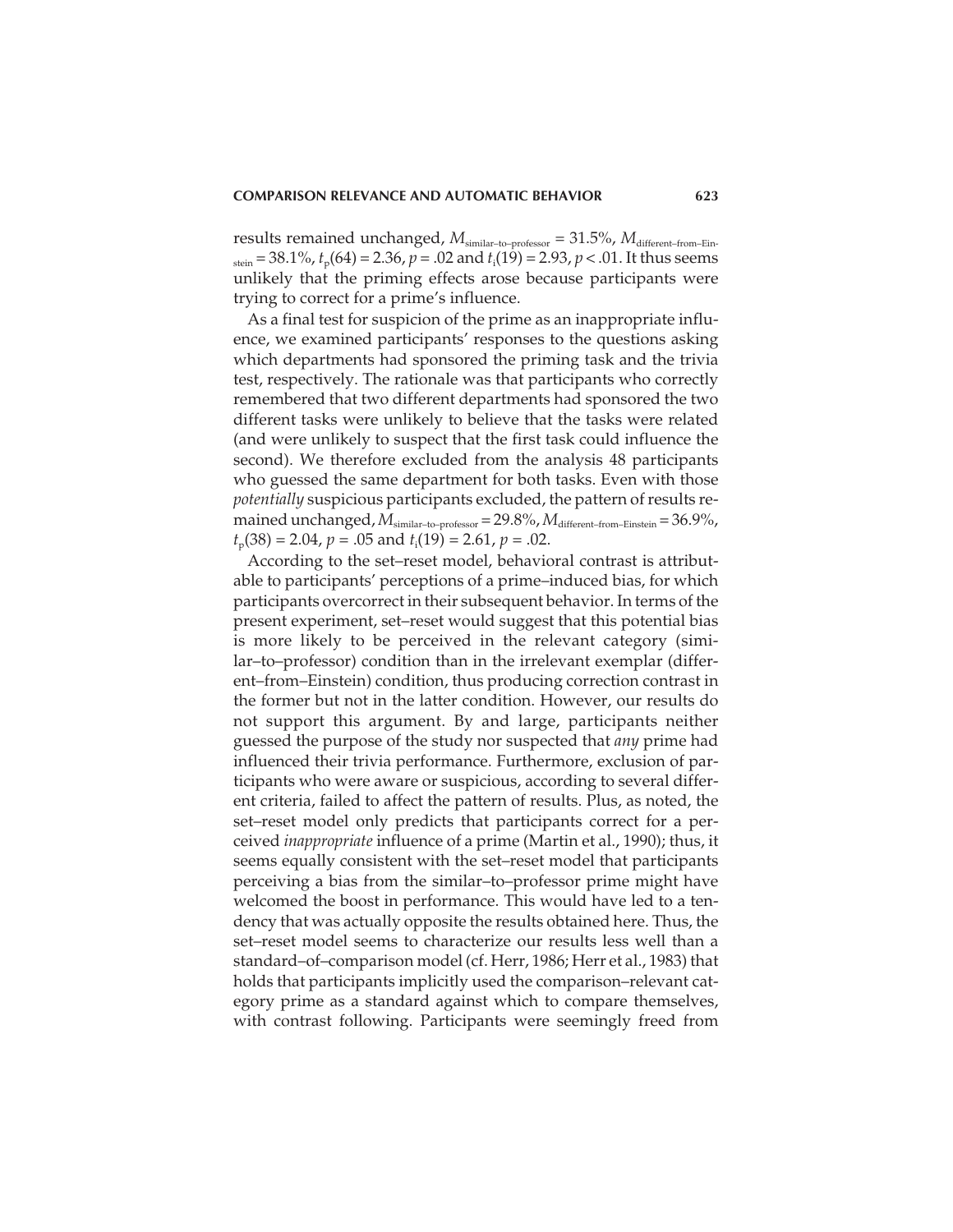such contrast effects (and were perhaps able to assimilate their performance to the activated construct of intelligence) when the exemplar Einstein was mentioned but rendered comparison–irrelevant.

*Assimilation and contrast.* The larger cell sizes in this study enable us to more effectively test whether performance in the priming conditions reliably differed from performance in the control condition. Performance after participants considered the ways in which they were similar to the category was reliably lower than performance after the control prime, 30.7% vs. 36.6%,  $t_p(70) = -2.16$ ,  $p < .04$  and  $t_i(19)$ = –2.60, *p* < .02, suggesting that the comparison–relevant category prime reliably led to contrast from baseline. On the other hand, performance after participants considered the ways in which they were different from the exemplar was indeed higher than control performance (38.9% vs. 36.6%), but not reliably so,  $t_p(69) = .78$ ,  $p = .45$  and *t*i (19) = 1.15, *p* = .27.

Note, though, that in both Experiment 1 and Experiment 2, performance in the different–from–Einstein condition was better, although not reliably better, than in the control condition, hinting that there may in fact be slight but consistent assimilation to this irrelevant exemplar prime. Therefore, to provide a more powerful test, we combined the data from both experiments within the comparison–relevant category (similar–to–professor), comparison–irrelevant exemplar (different–from–Einstein), and control conditions after first standardizing the scores within each experiment. Across the two experiments, standardized scores following the comparison–relevant category prime were reliably lower than scores in the control condition,  $z = -0.37$  and  $+0.07$ , respectively,  $t_p(114) = -2.46$ , *p*  $<$  .02 and  $t_i(19)$  =  $-2.52$ ,  $p = 0.02$ , once again indicating a reliable contrast effect. Parallel analyses revealed that the assimilation following the irrelevant exemplar prime, relative to the control condition, was reliable across items, *z* = +.33 and +.07, respectively, *t*<sup>i</sup> (19) = 2.75, *p* < .02, but not across participants,  $t_p(111) = 1.36$ ,  $p = .18$ . The discrepant results from the participant and item analyses reflect that the within–condition variance was much greater across participants than across items, rendering less detectable the assimilation effect in the participant analysis.

Experiments 1 and 2 both demonstrate that an exemplar can provoke assimilation and a category can yield contrast, as long as the exemplar is rendered comparison–irrelevant and the category induces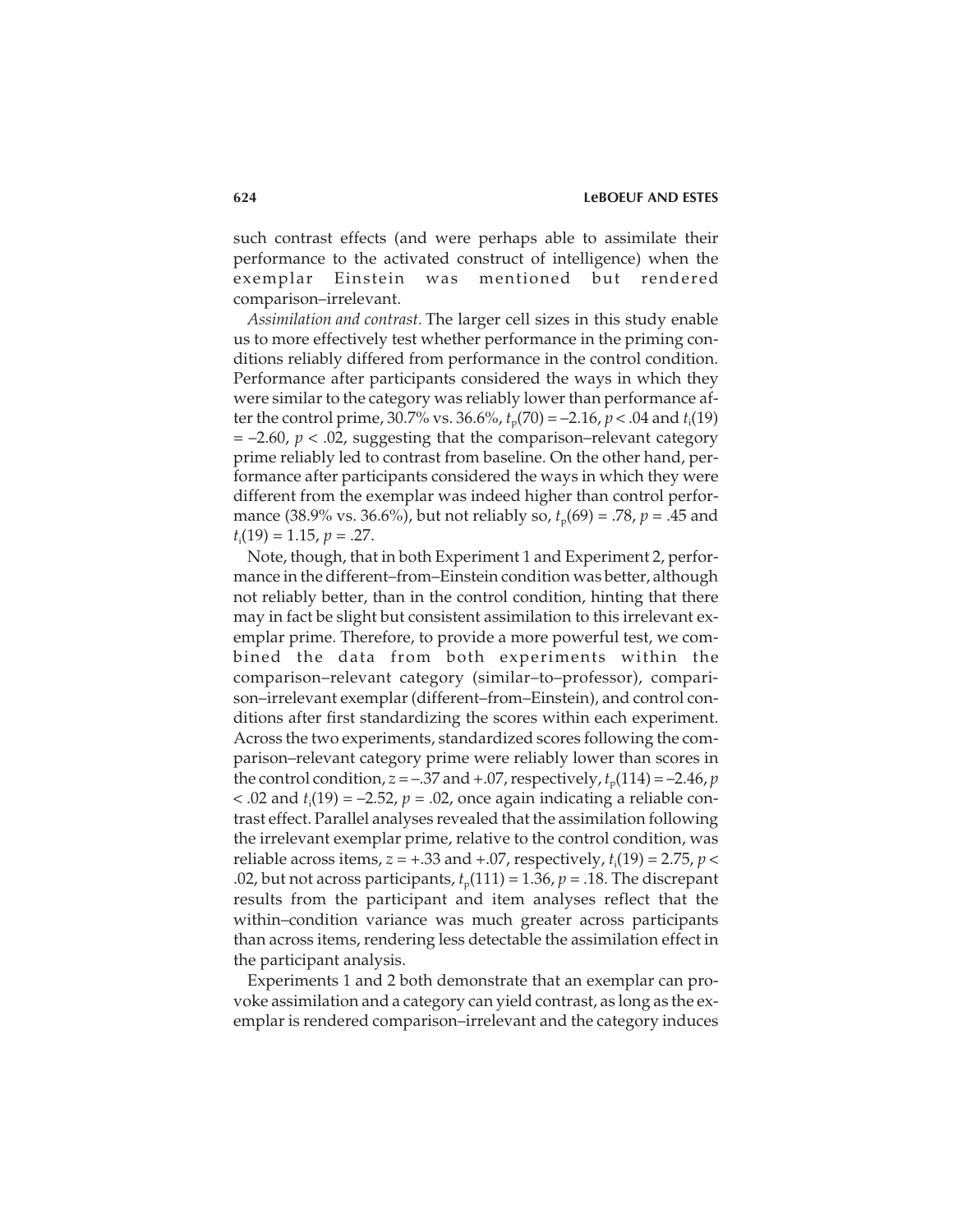self–comparison. Experiment 2 further shows that the contrast effect following the comparison–relevant category prime is unlikely to result from participants correcting for a perceived bias. And finally, combined analyses from the two experiments clarify that the effects indeed constitute negative and positive deviations from baseline. Thus, comparison relevance appears to reliably moderate the direction of automatic behavior. Experiments 3 and 4 serve to further establish the role that comparison relevance plays in bringing about such effects.

#### **EXPERIMENT 3**

We found in Experiments 1 and 2 that performance assimilates to irrelevant primes and contrasts from relevant primes, regardless of whether those primes are exemplars or categories. We argue that comparison relevance may reconcile our results with prior findings of behaviors assimilating to categories but contrasting from discrete exemplars (cf. Dijksterhuis et al., 1998; Nelson & Norton, in press), in that we manipulated whether the primes were considered to be relevant or invalid standards for comparison in a way that prior studies did not. However, subtle methodological differences existed between our research and prior research, and it is important to demonstrate that those differences did not produce the discrepant findings.

For example, Dijksterhuis et al. (1998) gave participants up to 5 minutes to list features of a prime; we limited our participants to listing three features of a prime. Those who listed only three features may have found the task to be easier than those who listed features for a full 5 minutes; the differential ease of feature–listing may be the source of the differences in the primes' impacts (cf. Schwarz et al., 1991). Alternatively, other minor discrepancies between our and prior studies could have caused the difference in results. Consequently, we sought to replicate the original category–assimilation/exemplar–contrast result, along with our result, within the same experiment.

As such, in Experiment 3 we manipulated the instruction type (listing or comparison) as well as the prime type (professor or Einstein) to create four between–participants conditions; in each condition, the number of items that participants were required to list was held constant. Prior to the trivia test, some participants were instructed to simply list three features of the prime, whereas others were instructed to list three similarities to or differences from the prime. Because simply listing features of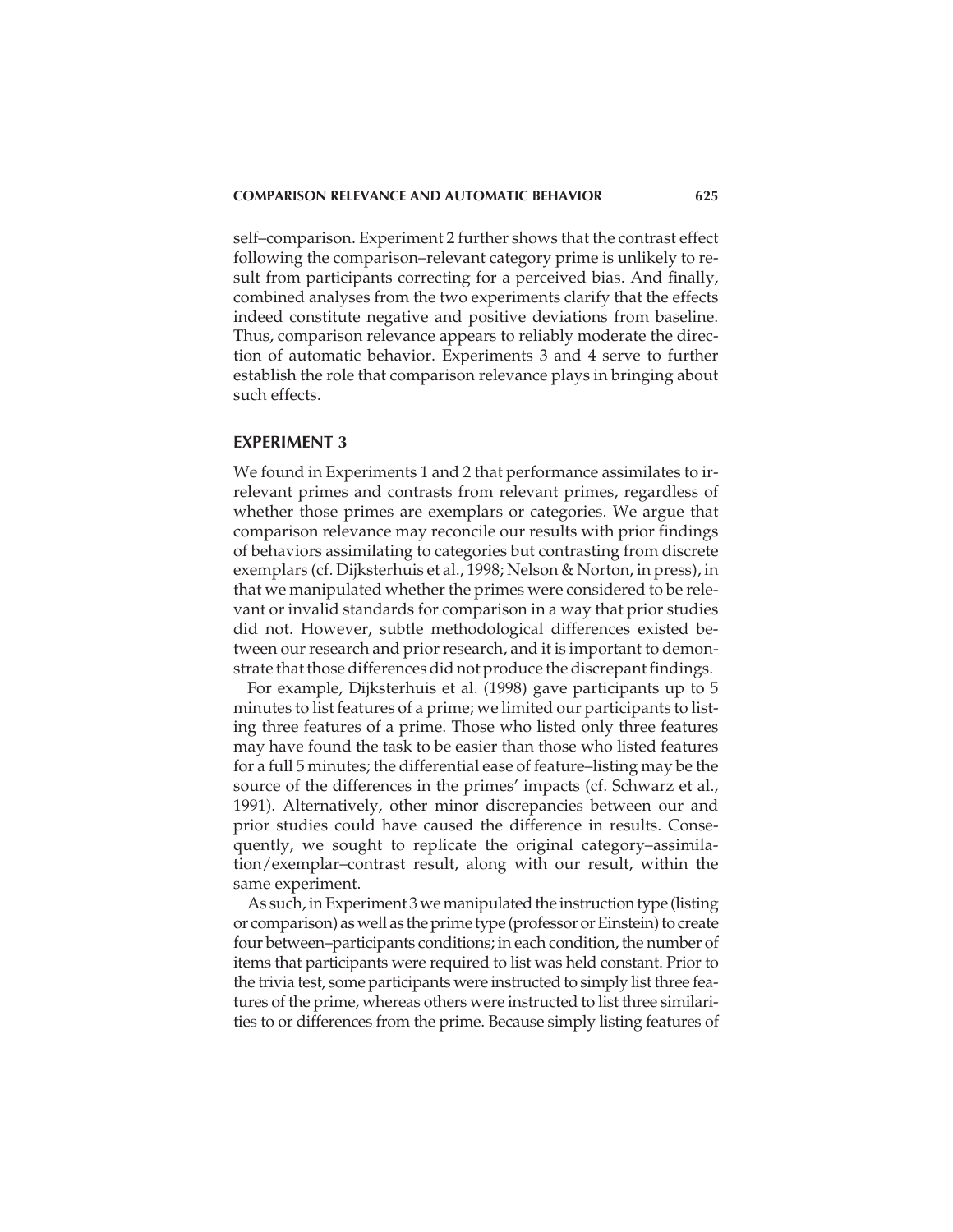|            | <b>Priming Instructions</b> |         |    |            |      |    |  |
|------------|-----------------------------|---------|----|------------|------|----|--|
|            |                             | Listing |    | Comparison |      |    |  |
| Prime Type | м                           | SD      | п  | M          | SD.  | n  |  |
| Professor  | 51.9                        | 9.7     | 13 | 53.3       | 13.8 | 15 |  |
| Einstein   | 44.3                        | 15.2    | 14 | 60.3       | 12.9 | 15 |  |

| TABLE 2. Percentage of Trivia Questions Answered Correctly, Experiment 3 |  |  |
|--------------------------------------------------------------------------|--|--|
|--------------------------------------------------------------------------|--|--|

*Note.* In the "Comparison" conditions, participants listed three self–Einstein differences (when *Einstein* was the prime), but three self–professor similarities (when *a professor* was the prime).

the exemplar (but not of the category) is likely to induce automatic, unnoticed comparison (Dijksterhuis et al., 1998; Gilbert et al., 1995), we expected a replication of prior findings such that simply listing features of Einstein should cause contrast but listing features of professors should cause assimilation. For the comparison conditions, we predicted a replication of the key results of Experiments 1 and 2, such that listing differences from Einstein should render the prime an irrelevant comparison standard (promoting assimilation), whereas listing similarities to a professor should make comparison to the prime seem appropriate (promoting contrast).

#### METHOD

*Participants.* Fifty–seven Princeton University undergraduates participated for course credit.

*Materials.* To replicate Dijksterhuis et al. (1998), the "listing" conditions asked participants to "Think about [the prime]. On the lines that follow, please list three attributes of [the prime]." To partially replicate Experiments 1 and 2, the "comparison" conditions consisted of the low–relevance ("list three differences") Einstein prime and the high–relevance ("list three similarities") professor prime. Participants thus listed three features of Einstein, three features of a professor, three self–Einstein differences, or three self–professor similarities. Performance on Experiment 1's trivia test served as the dependent measure. The formatting of all materials was identical to Experiment 1.

*Procedure.* Over the course of an hour in the lab, participants completed several unrelated experiments, including a brief question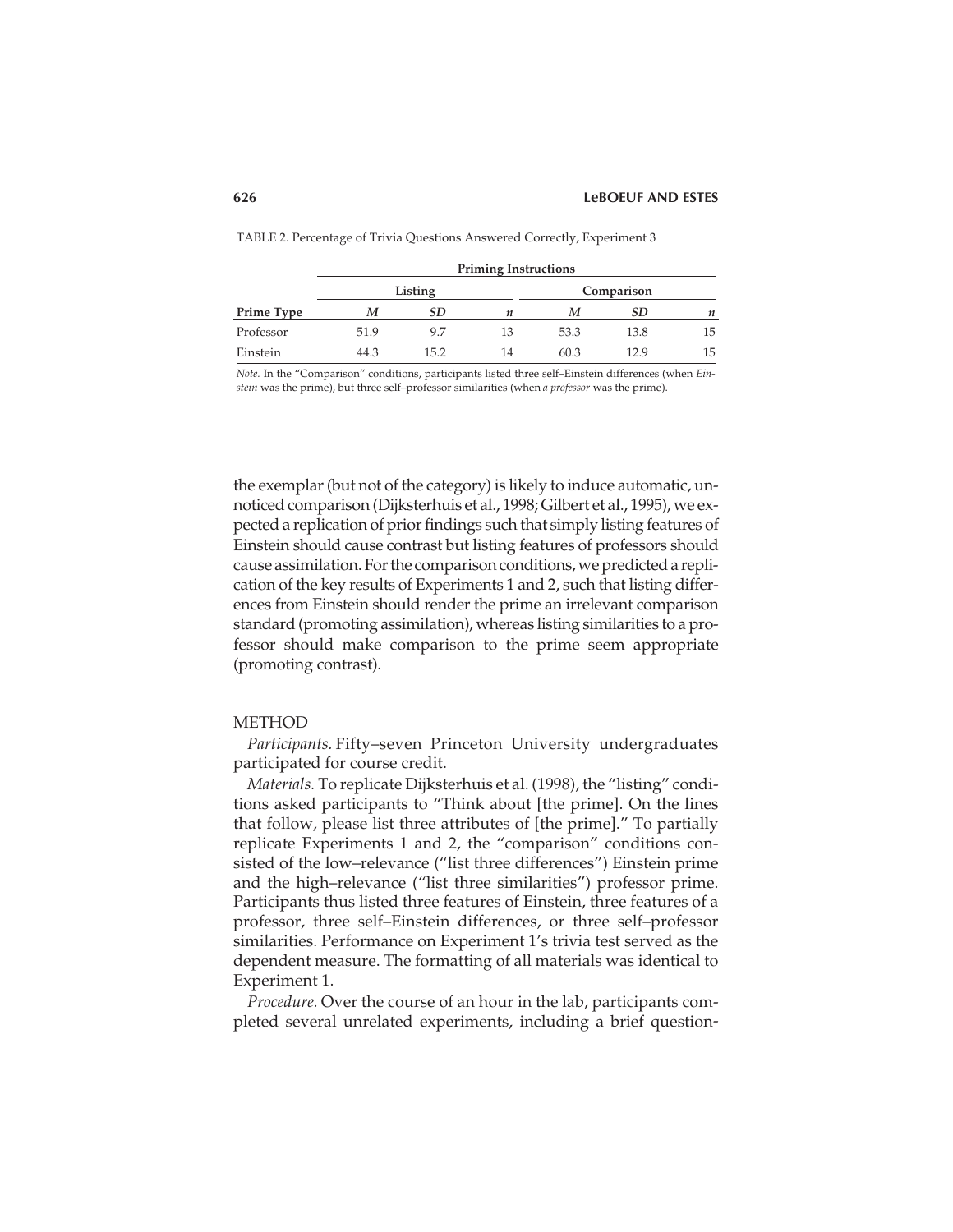naire packet. The priming page, followed immediately by the differently formatted trivia test, occurred approximately in the middle of the packet. Again, packets were randomly distributed to ensure random assignment to condition.

#### RESULTS AND DISCUSSION

Results are presented in Table 2. As before, separate 2 (instruction type)  $\times$  2 (prime type) participant ( $F_p$ ) and item ( $F_i$ ) ANOVAs were conducted, with percentage scores as the dependent measure. These analyses revealed no effect of prime type, both *F*s < 1, *ns*, but a significant main effect of instruction type,  $F_p(1, 53) = 6.28$ ,  $p < .02$  and  $F_i(1, 53)$ 19) = 12.19,  $p < 0.01$ . This main effect of instruction type was qualified by a significant prime  $\times$  instruction interaction,  $F_p(1, 53) = 4.42$ ,  $p < .04$ and  $F_i(1, 19) = 8.76$ ,  $p < .01$ . As expected, the listing conditions replicated prior results (e.g., Dijksterhuis et al., 1998; Nelson & Norton, in press): Listing features of Einstein yielded worse performance than listing features of a professor. Our failure to obtain that result in Experiments 1 and 2, then, was not attributable to any minor methodological differences, such as limiting participants to three features in the priming task.

Additionally, the comparison conditions replicated Experiments 1 and 2: Listing differences from Einstein provoked better performance than listing similarities to a professor. Thus, a very minimal manipulation—whether participants listed features, similarities, or differences—yielded rather drastic effects: In the Einstein condition, for instance, listing differences rather than features increased scores by 16 percentage points, for a 36% boost in performance.

Comparison relevance can explain the results in both the listing and the comparison conditions. Because exemplars automatically induce comparison (Gilbert et al., 1995), simply listing features of Einstein results in an unbidden, unnoticed comparison. Listing features of professors, however, does not induce such comparison. In the listing conditions, then, the exemplar prime leads to implicit negative self–evaluation and poor performance, whereas the category prime allows assimilation to the prime–activated traits. In the comparison conditions, on the other hand, comparisons to both primes are made explicit. The natural irrelevance of the extreme exemplar is heightened by difference–listing, whereas the natural relevance of the more moderate category is increased by similarity–listing. The pattern of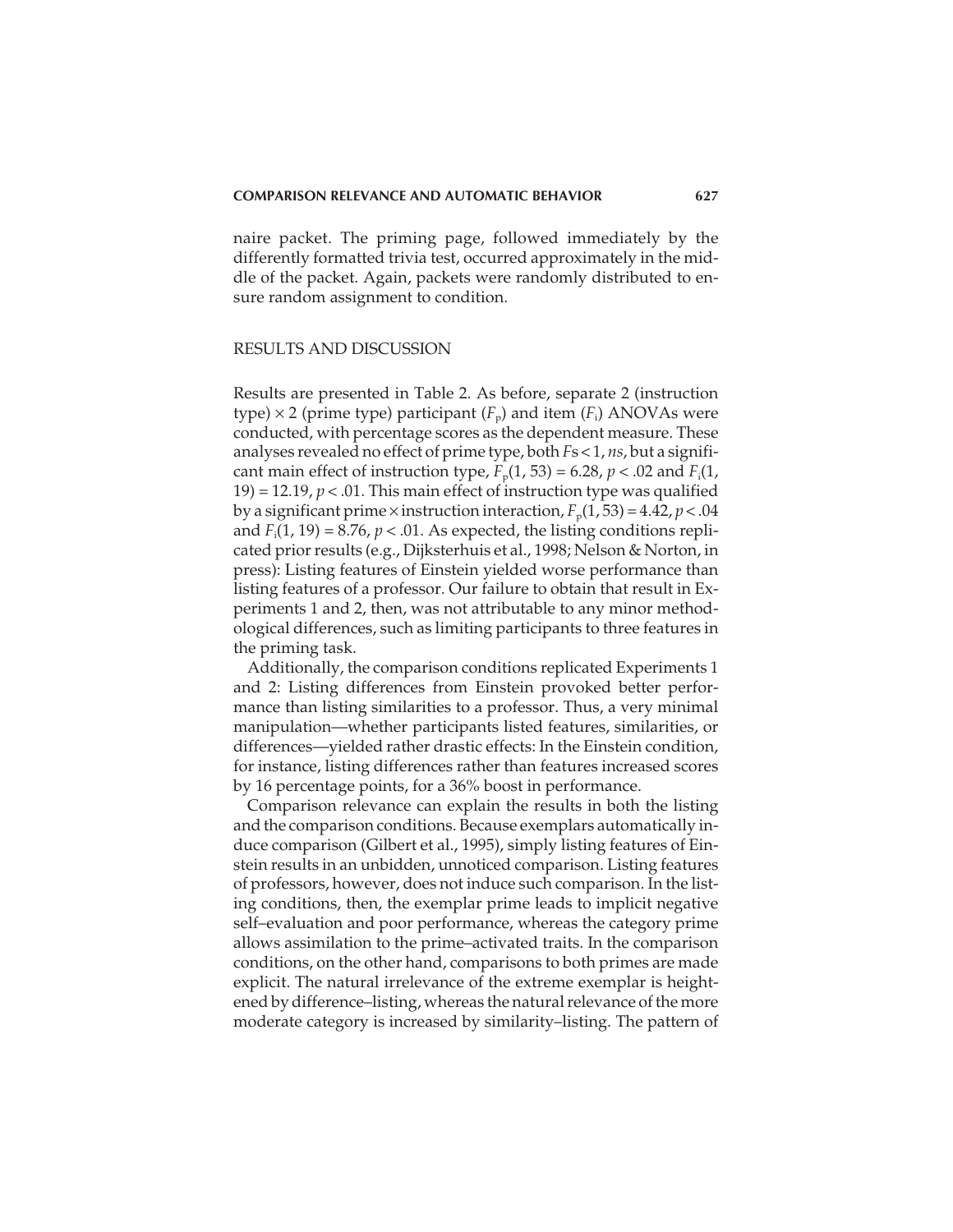results then reverses, suggesting that comparison relevance better predicts assimilation and contrast than does exemplar–category status.

# **EXPERIMENT 4**

To augment the evidence for comparison relevance as a key moderator of automatic behavior effects, in Experiment 4 we introduced a new manipulation of comparison relevance. Our aim was to highlight to one group of participants the inappropriateness of using an exemplar prime as a self–comparison standard by giving that group a chance to explicitly compare themselves to a series of extreme exemplars (e.g., Gandhi, the Pope, and so on). Given that most people would consider these extreme exemplars to be inappropriate standards for self–comparison, and given the explicit nature of the comparison questions, we predicted that participants would uniformly reject comparisons to those exemplars. Those participants might then be more likely to be alert for—and to reject—comparisons to subsequent extreme exemplars.

To this end, one group of participants received a Social–Comparisons Questionnaire, whereas another group completed a filler task. The comparisons questionnaire queried participants about how they compared to a series of extreme exemplars; participants in both groups subsequently were primed with Einstein before finally completing the trivia test. We predicted that participants who were encouraged, via the Social–Comparisons Questionnaire, to recognize the inappropriateness of comparisons to extreme exemplars would be more likely to disregard comparison to Einstein, and to therefore perform better on the test than those who were not similarly "inoculated" against irrelevant comparisons.

#### METHOD

*Participants.* One hundred twenty–six Princeton University undergraduates participated for payment.

*Materials.* The Social–Comparisons Questionnaire asked those in the social–comparisons condition (*n* = 63) questions such as, "Relative to Gandhi, are you: more peaceful, less peaceful, or about as peaceful?" Participants answered five such comparison questions, none of which involved comparisons on the dimension of intelligence. (The other exemplars and comparison dimensions were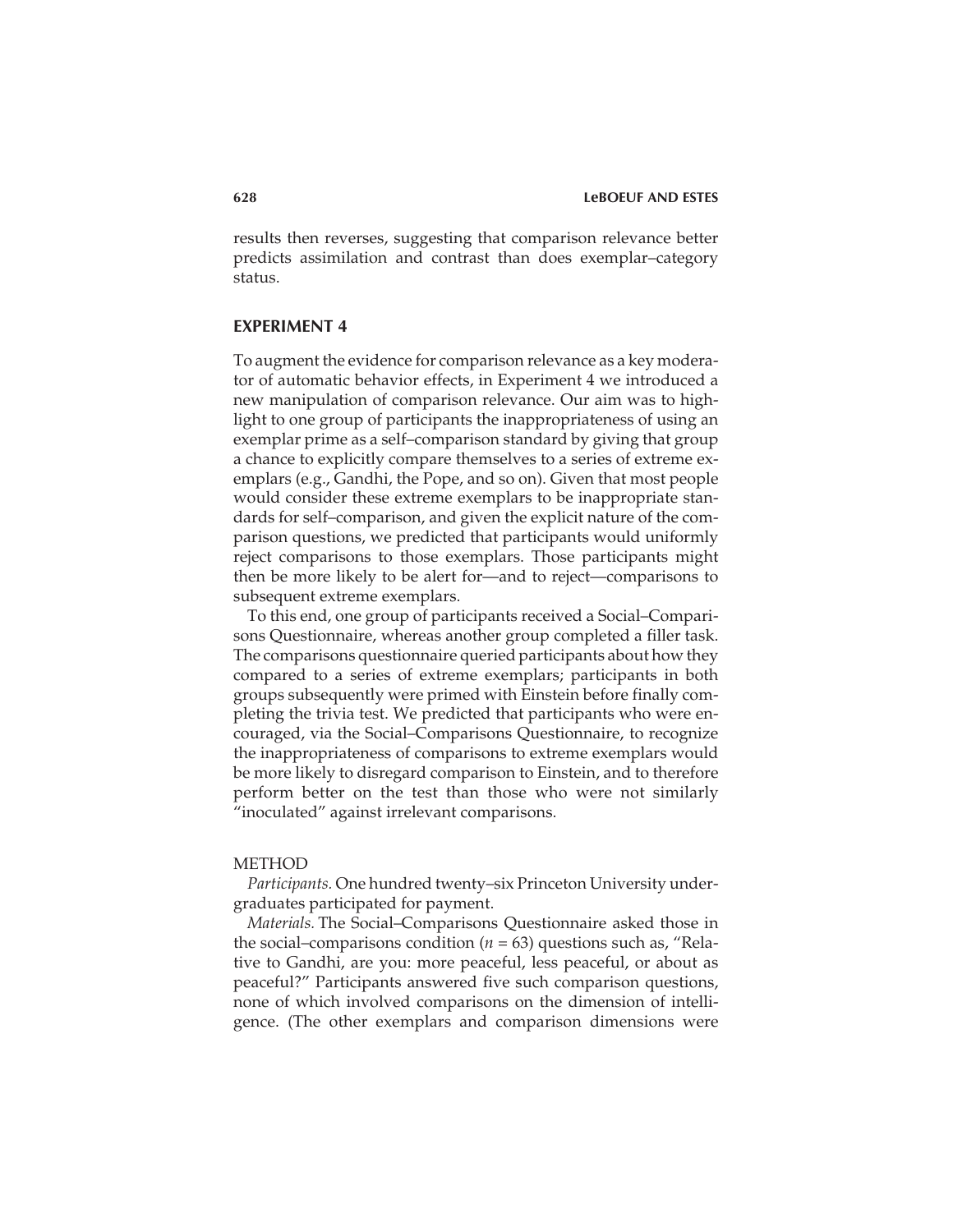Mother Theresa, caring; Steven Spielberg, wealthy; Pablo Picasso, creative; and the Pope, religious.) The remaining participants (*n* = 63), assigned to a control condition, completed a filler questionnaire of similar length. Next, the priming page asked all participants to list three self–Einstein differences, using the instructions from Experiment 1. The trivia test was identical to that used in Experiment 1.

*Procedure.* This experiment was embedded in a questionnaire packet that required approximately 1 hour of completion time. The materials were located approximately in the middle of the packet, with the Social–Comparisons Questionnaire (for those in the social–comparisons condition) being followed immediately by the priming page and trivia test. All questionnaires used different formats and fonts. The packets were randomly distributed to ensure random assignment to condition.

#### RESULTS AND DISCUSSION

Because we were attempting to emphasize to participants that self–comparisons to extreme exemplars should be rejected because they are generally inappropriate, we examined whether those in the social–comparisons condition actually considered the exemplars in the Social–Comparisons Questionnaire to be inappropriate for self–comparison. Indeed, the majority of participants in that condition (*n* = 48) indicated that they possessed less of each target trait than did the listed exemplars (e.g., they indicated they were less peaceful than Gandhi, less religious than the Pope, and so on). Eleven respondents indicated that one of the exemplars was appropriate for self–comparison (e.g., by indicating that they were as religious as, or more religious than, the Pope), and four indicated that two or more of the exemplars provided an appropriate basis for self–comparison. We concluded that the manipulation failed for these latter four participants, and excluded them from further analysis.

As before, we examined percentage correct on the trivia test, conducting parallel analyses to ensure that our results generalize beyond both the given items  $(t_{\rm i})$  and the sampled participants  $(t_{\rm p}).$  Our predictions were upheld; those who experienced many irrelevant social comparisons prior to the prime outperformed (*M* = 53.1%, *SD* = 13.0%) those who did not (*M*= 49.0%, *SD*= 12.5%),*t*<sup>i</sup> (19) = 2.52, *p* = .02 and  $t_p(120) = 1.77$ ,  $p = .08$ . This is a small effect (Cohen's  $d = .32$ ), but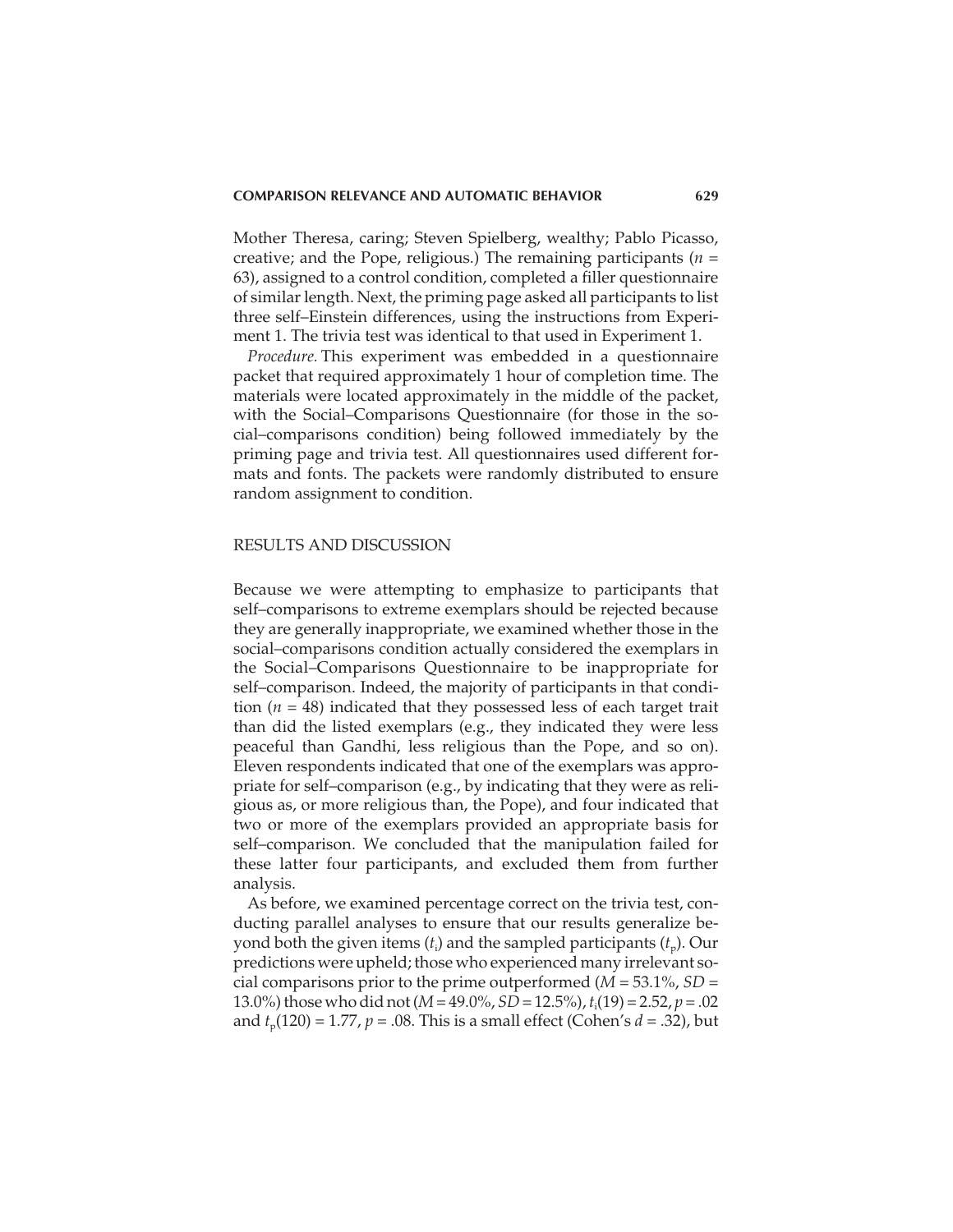given the weak manipulation, a small effect is not surprising. It is notable that such a subtle manipulation, under otherwise identical conditions, produced any observable effect (cf. Prentice & Miller, 1992). Furthermore, notice that the present experiment used the prime (different–from–Einstein) that yielded the best performance in each of the three preceding experiments. Despite this, rejecting a series of irrelevant comparisons reliably *accentuated* this already powerful manipulation. Thus, a task that allowed participants to note the inappropriateness of comparisons to extreme exemplars encouraged those participants to more fully disregard subsequent such comparisons (to Einstein), and allowed behavior to assimilate to a construct (intelligence) that had been incidentally activated. This alternative manipulation further highlights the role of comparison relevance in bringing about assimilation and contrast.

# **GENERAL DISCUSSION**

These four experiments suggest that the degree to which a primed construct is judged to be a relevant comparison standard determines the direction of that construct's influence on behavior. Experiment 1 showed that the relevance of a given construct can be manipulated by encouraging participants to consider themselves as similar to or different from that construct. When similarities were elicited, comparison and self–evaluation ensued, and performance contrasted from the activated traits. However, the consideration of self–prime differences liberated participants from self–comparisons, and behaviors then showed relative assimilation to the activated constructs. This relationship held regardless of whether a category or an exemplar was primed; furthermore, performance tended to be better following exemplar than category primes, presumably because participants were more likely to accept the category than the exemplar as a relevant standard of comparison.

In Experiment 2, we successfully replicated the effect of comparison relevance while also presenting evidence that it was unlikely that the results were attributable to correction contrast. In Experiment 3, we showed that specific changes in the primes' comparison relevance (as instantiated by the "similarities" and "differences" instructions) were responsible for our pattern of effects: We were able to replicate the earlier pattern of contrast from an exemplar and assimilation to the category by substituting our instructions with the feature–listing instructions used in prior studies. In Experiment 4, we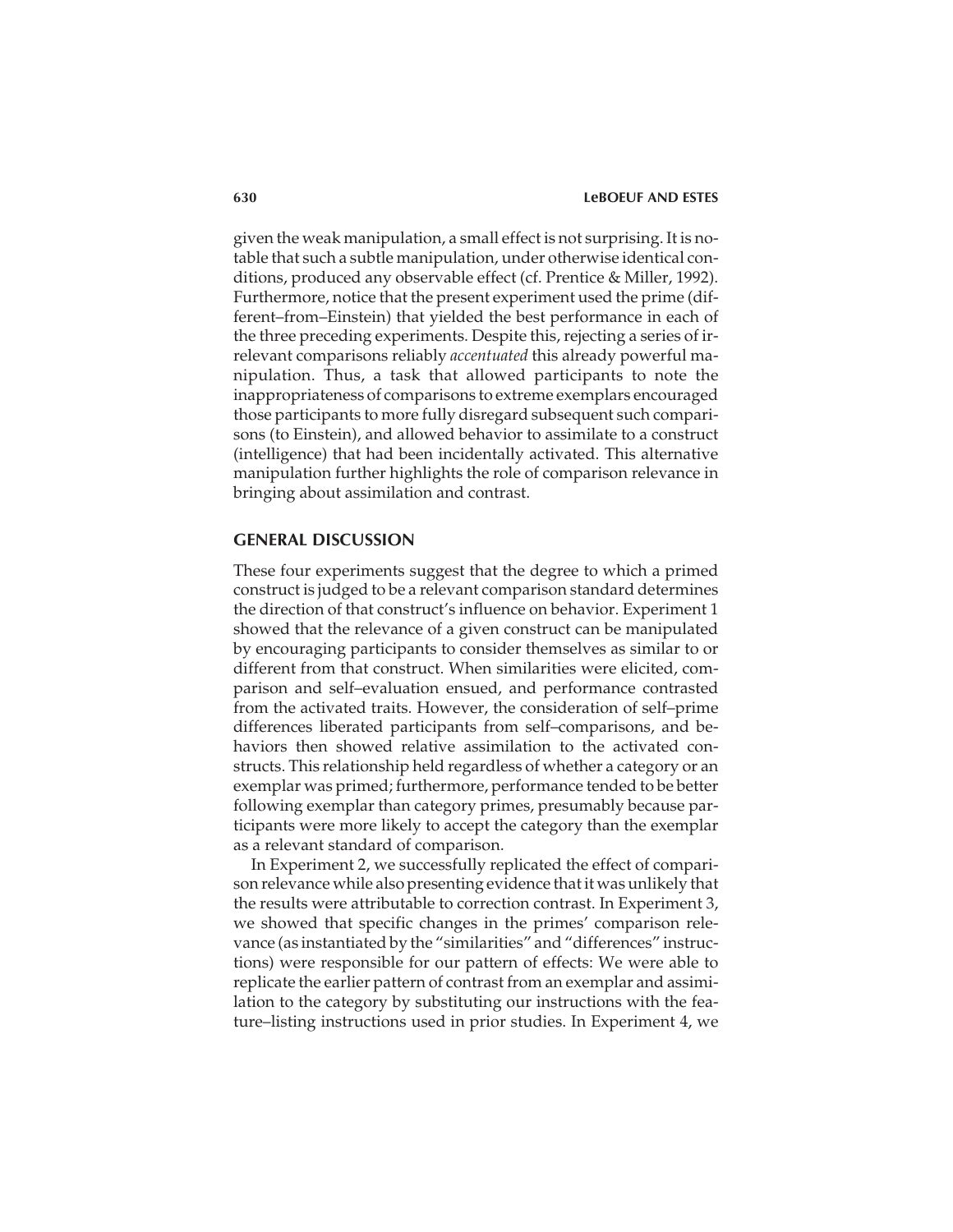showed that an alternative manipulation of comparison relevance produced similar results: By presenting one group of participants with a series of irrelevant exemplars, we enabled them to further disregard comparison to Einstein and to consequently perform better on the trivia test than those who did not first disregard prior irrelevant exemplars. The evidence therefore points to an important role for comparison relevance in determining the direction of knowledge–accessibility effects. We now consider the theoretical significance of these results.

# THEORETICAL CONTRIBUTIONS AND CONTEXT

Our results augment the prior literature in several ways. Although researchers have long recognized comparison relevance as an important consideration in judgment (Brown, 1953; Stapel et al., 1998; Stapel & Winkielman, 1998; see also Lockwood & Kunda, 1997; Meyers–Levy & Sternthal, 1993), little evidence had existed until now that manipulations of comparison relevance were potent enough to moderate the direction of automatic behavior. Thus, we build on Aarts and Dijksterhuis's (2002) suggestive results to show that one must consider the perceived comparison relevance of primes to predict the effect of those primes on behavior. Furthermore, we extend work on the comparison relevance of exemplars (Aarts & Dijksterhuis, 2002; Stapel & Winkielman, 1998) by showing that the effects of comparison–relevance manipulations extend to the perceived relevance of other constructs, such as categories.

In addition, we showed that comparison relevance can be manipulated with subtler procedures than those used in prior studies. Rather than providing participants with a paragraph implying that an exemplar should or should not be considered a relevant standard of comparison, in Experiments 1 through 3 we simply asked participants to consider similarities to or differences from the primes. That slight variation in instruction sufficed to produce differences in comparison relevance (as manifested in behavior). Experiment 4 highlighted yet another manipulation of comparison relevance, demonstrating that participants can, via a prior "unrelated" task, be encouraged to perceive subsequently encountered individuals as irrelevant for comparison.

Furthermore, the present experiments show that a prime's comparison relevance can be more important than its exemplar–category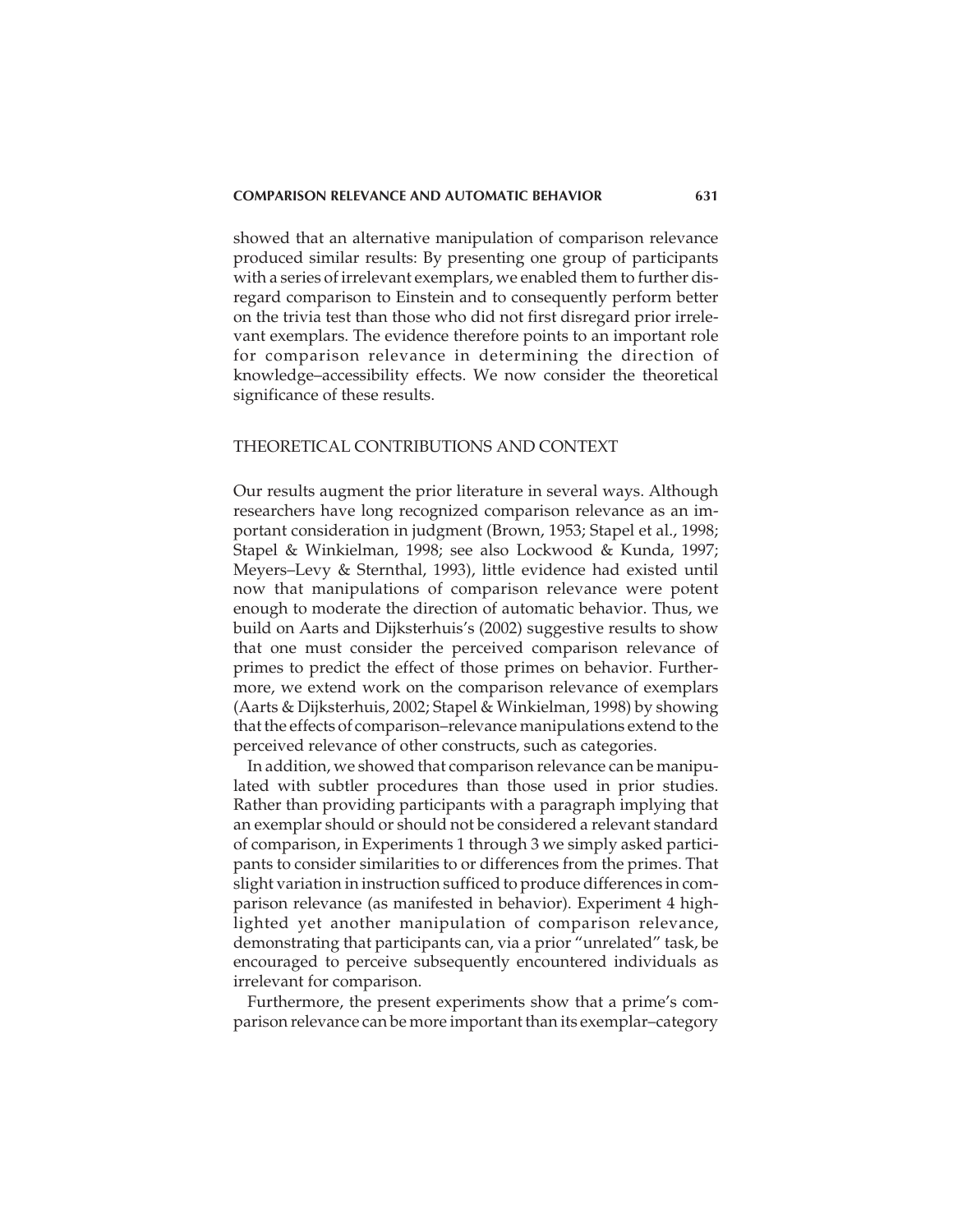status in determining the incidence of assimilation versus contrast. Comparison relevance provides a framework that incorporates prior and current findings alike. In Experiment 3, we demonstrated that behavior assimilates to the category and contrasts from the exemplar when comparison to the exemplar is implicit and comparison to the category does not spontaneously arise (cf. Dijksterhuis et al., 1998; Haddock et al., 2002, Experiment 1; Nelson & Norton, in press; Stapel & Koomen, 2000, Experiment 2). But when comparison to the primes is made explicit, behavior contrasts from relevant primes and assimilates to irrelevant primes, regardless of whether relevance is manipulated or is determined by the prime's more general status as a (relevant) category or an (irrelevant) exemplar.

Other prior research is supportive of a comparison–relevance interpretation. For example, judgmental contrast is more likely when a comparative (as opposed to interpretive) goal has been primed, regardless of prime type (Stapel & Koomen, 2001), corroborating the critical role that comparative processes play in yielding contrast effects. Similarly, behavioral contrast from a prime is more likely when words related to the self are presented during priming, highlighting the importance of *self*–comparison for behavioral contrast (Schubert & Häfner, 2003). Still others have found that a collection of exemplars (e.g., a group of supermodels) may provoke contrastive behavior when participants are encouraged to think of each exemplar as unique, but may provoke assimilative behavior when participants are encouraged to think of the exemplars in terms of their commonalities (Haddock et al., 2002; cf. Dijksterhuis et al., 2001, Experiment 3). This is consistent with the idea that distinct impressions of exemplars will more naturally facilitate implicit contrastive self–comparisons than will diffuse impressions of the same exemplars. And naturally, a myriad of factors orthogonal to comparison relevance, such as cognitive capacity (Dijksterhuis et al., 2001), will also play a role in determining whether assimilation or contrast obtains (see Dijksterhuis & Bargh, 2001; Ford & Thompson, 2000, for reviews).

### **CONCLUSION**

In this article we have demonstrated that, to the degree that a given construct is perceived to be comparison-relevant, behavior contrasts from that construct; conversely, constructs perceived to be irrelevant standards for self–comparison lead to behavioral assimilation. This pattern occurs because activating any construct, whether category or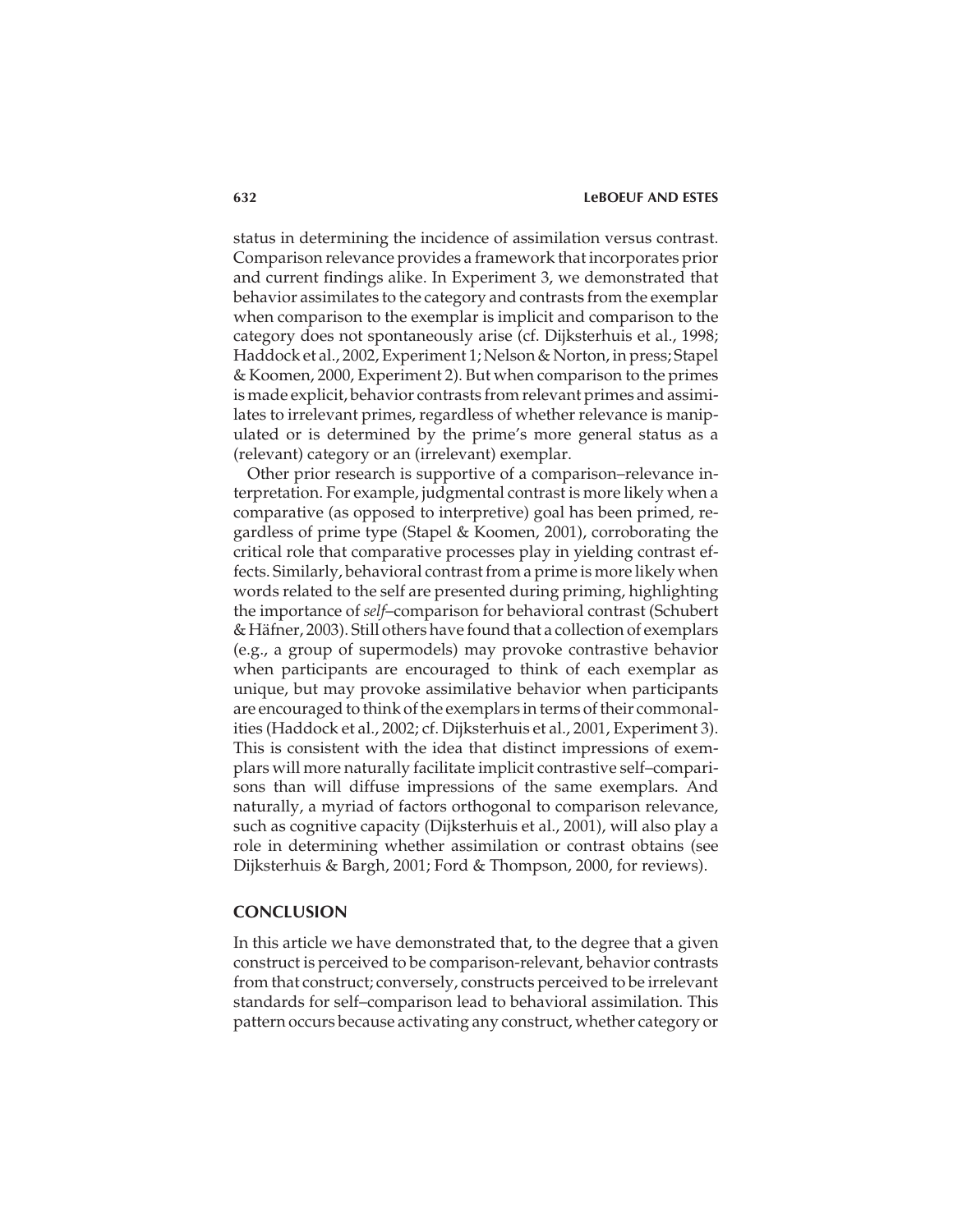exemplar, activates associated traits, but accepting the activated construct as a relevant comparison standard causes contrast from the activated traits. Acceptance as a relevant standard may be the default when one is faced with an extreme exemplar (Gilbert et al., 1995), but to the extent that the standard is rejected, judgment and behavior assimilate to the activated knowledge. We are thus left with the surprising conclusion that performance is most facilitated by keeping in mind an exemplar of excellence, but reminding oneself that, fortunately, one is in a completely different league.

# **APPENDIX**

# **TRIVIA TEST**

# INSTRUCTIONS TO PARTICIPANTS, EXPERIMENTS 1, 3, AND 4:

Researchers in the Psychology Department are currently developing a "general knowledge" scale. The scale has five subscales that vary in terms of difficulty, ranging from 1 (*very easy*) to 5 (*very difficult*), and we are trying to validate each scale. You'll be receiving subscale number 5 (*very difficult*). Please answer all of the questions below by circling one of the four options. Even if you aren't sure of an answer, please just give your best guess.

#### INSTRUCTIONS TO PARTICIPANTS, EXPERIMENT 2:

Researchers in the Psychology Department are currently developing a "general knowledge" scale. The scale has five subscales that vary in terms of difficulty, ranging from 1 (*very easy*) to 5 (*very difficult*), and the Psychology Department has asked us to have students complete the scale so that they can validate each subscale. You'll be receiving subscale number 5 (*very difficult*). Please answer all of the questions below by circling one of the four options. Even if you aren't sure of an answer, please just give your best guess.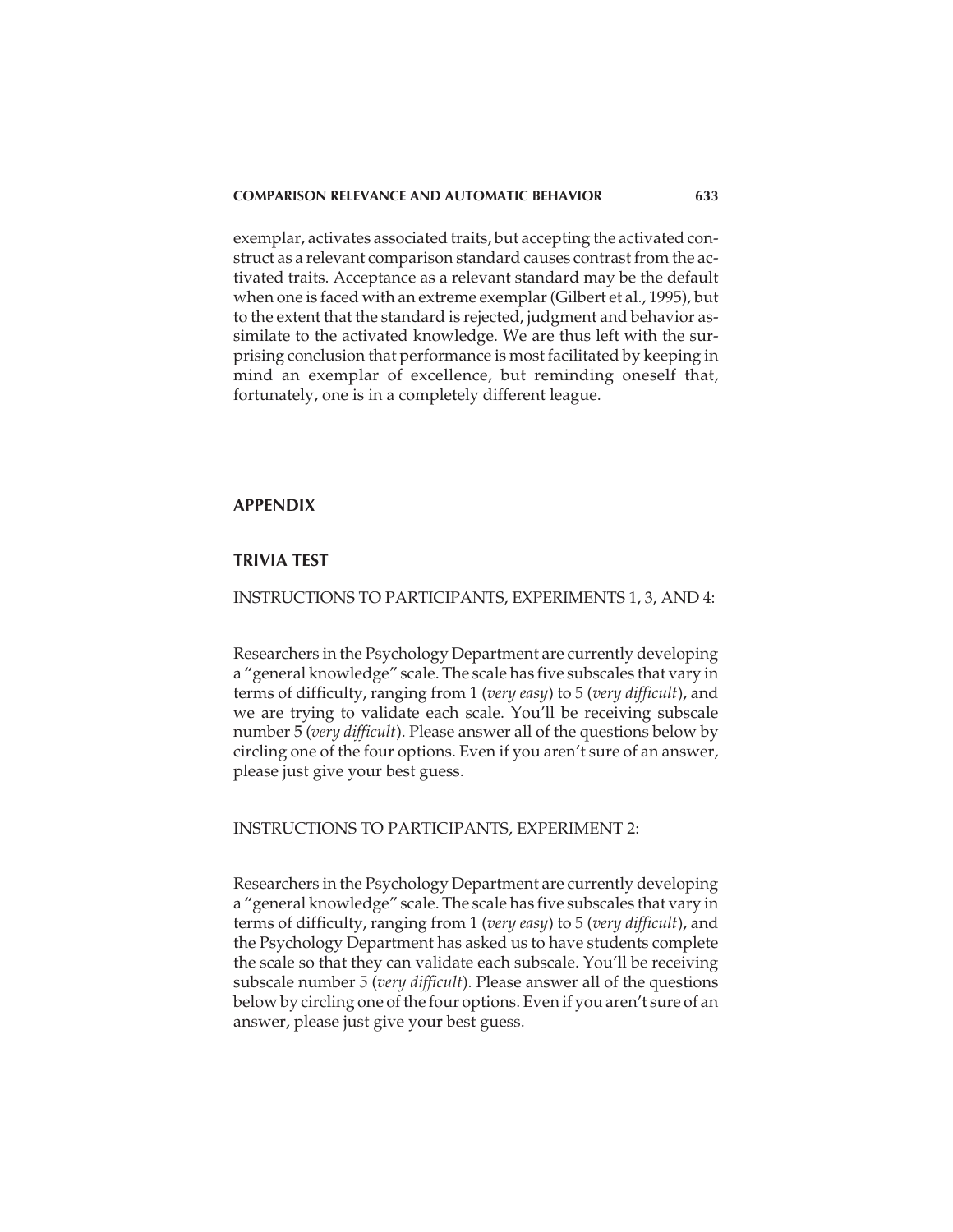#### **634 LeBOEUF AND ESTES**

#### TRIVIA TEST

- 1. What river is the Tennessee River the main tributary of? Missouri; Rio Grande; *Ohio*; Mississippi
- 2. What European capital's main street is Alcala? *Madrid*; Paris; Rome; London
- 3. How is the year 1010 written in Roman numerals? LX; *MX*; MC; MM
- 4. Which of Picasso's periods of style followed his "blue" period? impressionism; gray; *pink*; cubism
- 5. Who replies "I know" to Princess Leia's confession of love in *The Empire Strikes Back*? Yoda; C3PO; Luke Skywalker; *Han Solo*
- 6. How many degrees Fahrenheit is equal to 10 degrees Celsius? *50*; 10; 40; 25
- 7. What's the best body position to be in if you fall into quicksand? feet first; *on your back*; on your stomach; the fetal position
- 8. What are bottles of Chianti wine traditionally covered with? *wicker*; cotton; paper; grapes
- 9. Who wrote *Das Kapital*? Josef Stalin; *Karl Marx*; Adam Smith; Vladimir Lenin
- 10. How many valves control the sounds of a bugle? 3; 8; 4; *0*
- 11. What city boasts the world's highest subway? New York City; Chicago; London; *Mexico City*
- 12. How many mules were there in a 20–mule team? 21; 17; *18*; 19
- 13. What city was linked to New York via the first regular air mail service in 1918? *Washington, DC*; Chicago; Philadelphia; Los Angeles
- 14. Where do Rhodes Scholars all go to school? Harvard; *Oxford*; Rhodes College; Cambridge
- 15. What European country has the most multimillionaires, calculated in its own currency? *Italy*; Sweden; England; Switzerland
- 16. How many red stripes run completely across the U.S. flag? 12; 5; 13; *3*
- 17. What's the capital of Maryland? Bethesda; *Annapolis*; Baltimore; Columbia
- 18. What comedian debuted on *Saturday Night Live* in 1980? Richard Pryor; Arsenio Hall; *Eddie Murphy*; Bill Cosby
- 19. How many lines are there in a limerick? 7; 4; *5*; 3
- 20. What chemical discovered in 1939 was effective as an insecticide? Alar; Napalm; Thalidomide; *DDT*

*Note*: The correct answers for the test (adapted from Trivial Pursuit, 1984) are italicized.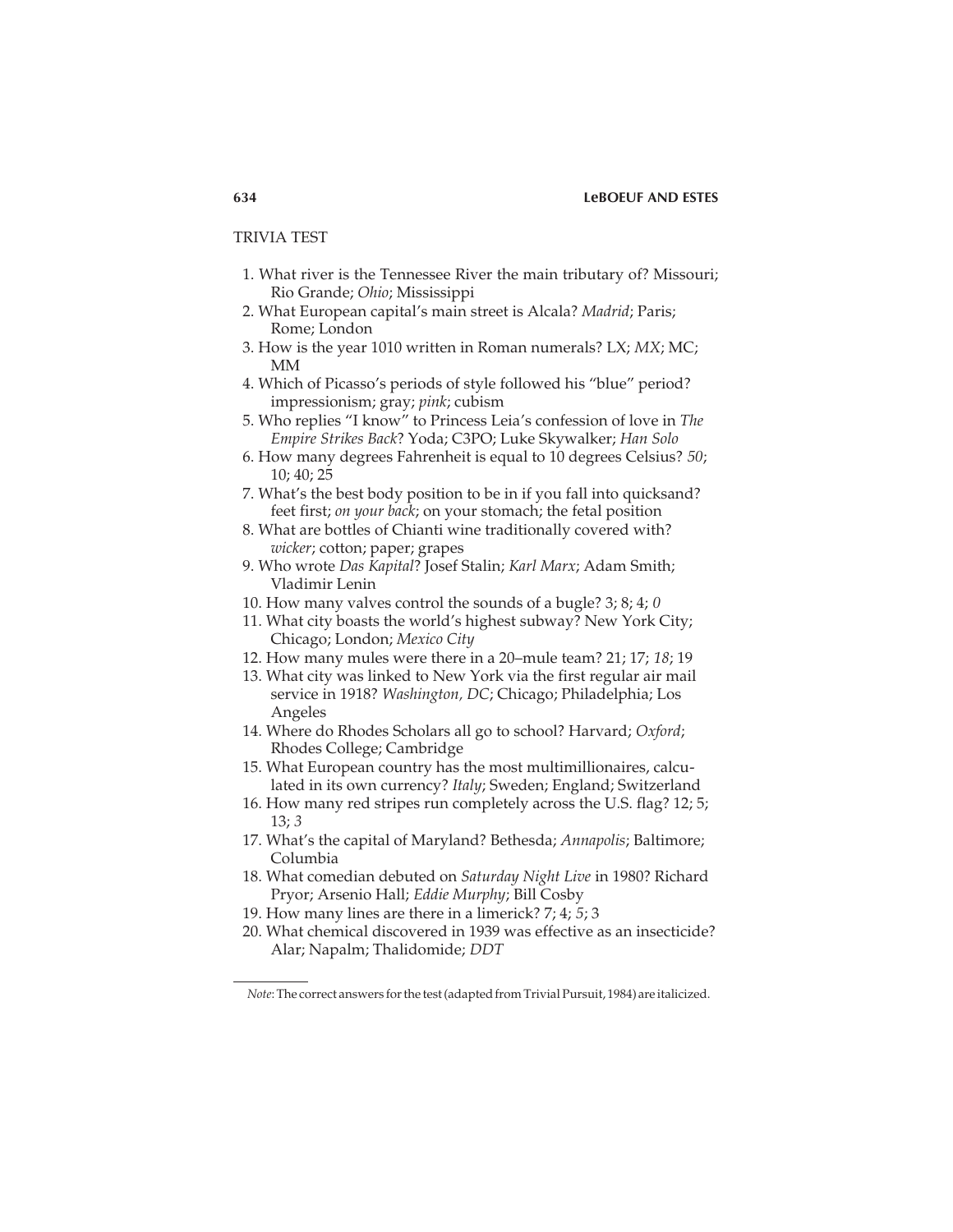#### **REFERENCES**

- Aarts, H., & Dijksterhuis, A. (2002). Category activation effects in judgment and behaviour: The moderating role of perceived comparability. *British Journal of Social Psychology, 41*, 123–138.
- Bargh, J. A., Chen, M., & Burrows, L. (1996). Automaticity of social behavior: Direct effects of trait construct and stereotype activation on action. *Journal of Personality and Social Psychology*, *71*, 230–244.
- Bargh, J. A., & Ferguson, M. J. (2000). Beyond behaviorism: On the automaticity of higher mental processes. *Psychological Bulletin*, *126*, 925–945.
- Brown, D. R. (1953). Stimulus–similarity and the anchoring of subjective scales. *American Journal of Psychology, 66,* 199–214.
- Cash, T. F., Cash, D. W., & Butters, J. W. (1983). "Mirror, mirror, on the wall . . . ?": Contrast effects and self–evaluations of physical attractiveness. *Personality and Social Psychology Bulletin, 9*, 351–358.
- Clark, H. H. (1973). The language–as–fixed–effect fallacy: A critique of language statistics in psychological research. *Journal of Verbal Learning and Verbal Behavior, 12,* 335–359.
- Dijksterhuis, A., & Bargh, J. A. (2001). The perception–behavior expressway: Automatic effects of social perception on social behavior. In M. P. Zanna (Ed.), *Advances in experimental social psychology* (Vol. 33, pp. 1–40). San Diego, CA: Academic Press.
- Dijksterhuis, A., Spears, R., & Lépinasse, V. (2001). Reflecting and deflecting stereotypes: Assimilation and contrast in impression formation and automatic behavior. *Journal of Experimental Social Psychology, 37,* 286–299.
- Dijksterhuis, A., Spears, R., Postmes, T., Stapel, D., Koomen, W., van Knippenberg, A., & Scheepers, D. (1998). Seeing one thing and doing another: Contrast effects in automatic behavior. *Journal of Personality and Social Psychology*, *75*, 862–871.
- Dijksterhuis, A., & van Knippenberg, A. (1998). The relation between perception and behavior, or how to win a game of Trivial Pursuit. *Journal of Personality and Social Psychology, 74*, 865–877.
- Ford, T. E., & Thompson, E. P. (2000). Preconscious and postconscious processes underlying construct accessibility effects: An extended search model. *Personality and Social Psychology Review, 4*, 317–336.
- Gilbert, D. T., Giesler, R. B., & Morris, K. A. (1995). When comparisons arise.*Journal of Personality and Social Psychology*, *69*, 227–236.
- Haddock, G., Macrae, C. N., & Fleck, S. (2002). Syrian science and smart supermodels: On the when and how of perception–behavior effects. *Social Cognition, 20,* 461–479.
- Herr, P. M. (1986). Consequences of priming: Judgment and behavior. *Journal of Personality and Social Psychology*, *51*, 1106–1115.
- Herr, P. M., Sherman, S. J., & Fazio, R. H. (1983). On the consequences of priming: Assimilation and contrast effects. *Journal of Experimental Social Psychology, 19*, 323–340.
- Higgins, E. T. (1996). Knowledge activation: Accessibility, applicability, and salience. In E. T. Higgins & A. W. Kruglanski (Eds.), *Social psychology: Handbook of basic principles* (pp. 133–168). New York: Guilford Press.